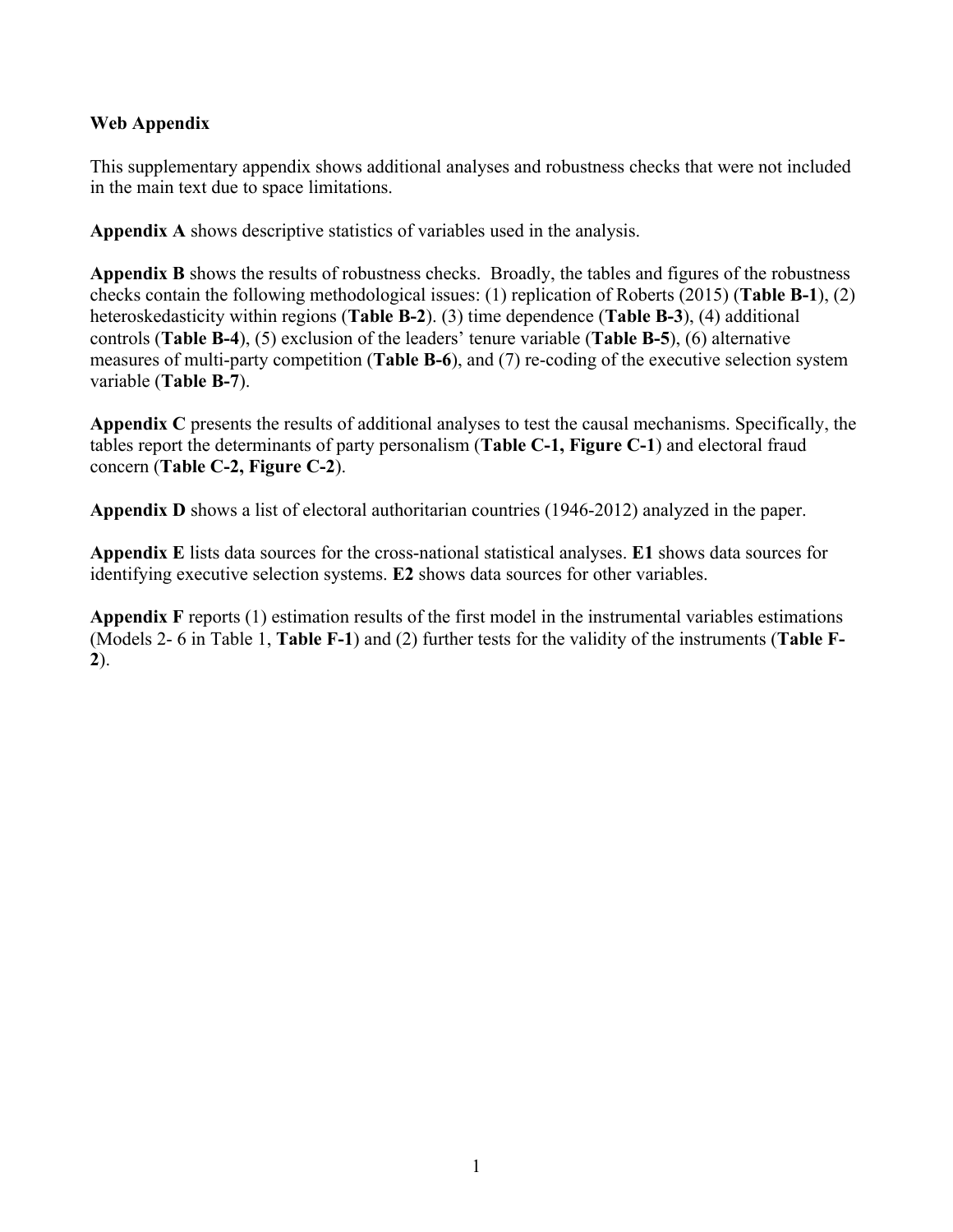|                                        | Number of    |       |           |                |        |                                                                  |
|----------------------------------------|--------------|-------|-----------|----------------|--------|------------------------------------------------------------------|
| Variables                              | Observations | Mean  | <b>SD</b> | Min            | Max    | Data Sources                                                     |
| Democracy (Geddes, Wright, and Frantz) | 1,476        | 0.029 | 0.168     | $\overline{0}$ |        | Geddes, Wright, and Franz (2014)<br>Authors' Coding based on DPI |
| Executive Selection System (ESS)       | 1,471        | 0.321 | 0.467     | $\theta$       |        | (2012)                                                           |
| Neighbors' Colonial Legacy             | 1,356        | 0.276 | 0.225     | $\overline{0}$ |        | <b>COW</b>                                                       |
| Neighbor's ESS                         | 1,355        | 0.324 | 0.320     | $\overline{0}$ |        | COW and the ESS data                                             |
| Logged GDP Per capita                  | 1,231        | 7.67  | 0.842     | 5.49           | 10.24  | World Development Indicators                                     |
| Neighbors' Democracy                   | 1,353        | 0.329 | 0.257     | $\overline{0}$ |        | COW and Geddes et al. (2014)                                     |
| Neighbors' Electoral Autocracy         | 1,356        | 0.320 | 0.229     | $\overline{0}$ |        | COW and Svolik (2012)                                            |
| <b>Trade Openness</b>                  | 1,354        | 71.51 | 52.00     | 4.53           | 433.04 | World Development Indicators                                     |
| Logged Oil-Gas Value per capita        | 1,289        | 2.02  | 2.63      | $\overline{0}$ | 9.764  | Ross (2012)                                                      |
| Leader Tenure                          | 1,146        | 8.47  | 7.73      | $\mathbf{0}$   | 37     | Archigos version 2.9                                             |

# **Appendix A: Descriptive Statistics of the Cross-National Statistical Analysis**

Note: For more detail information on the data sources, see Appendix E.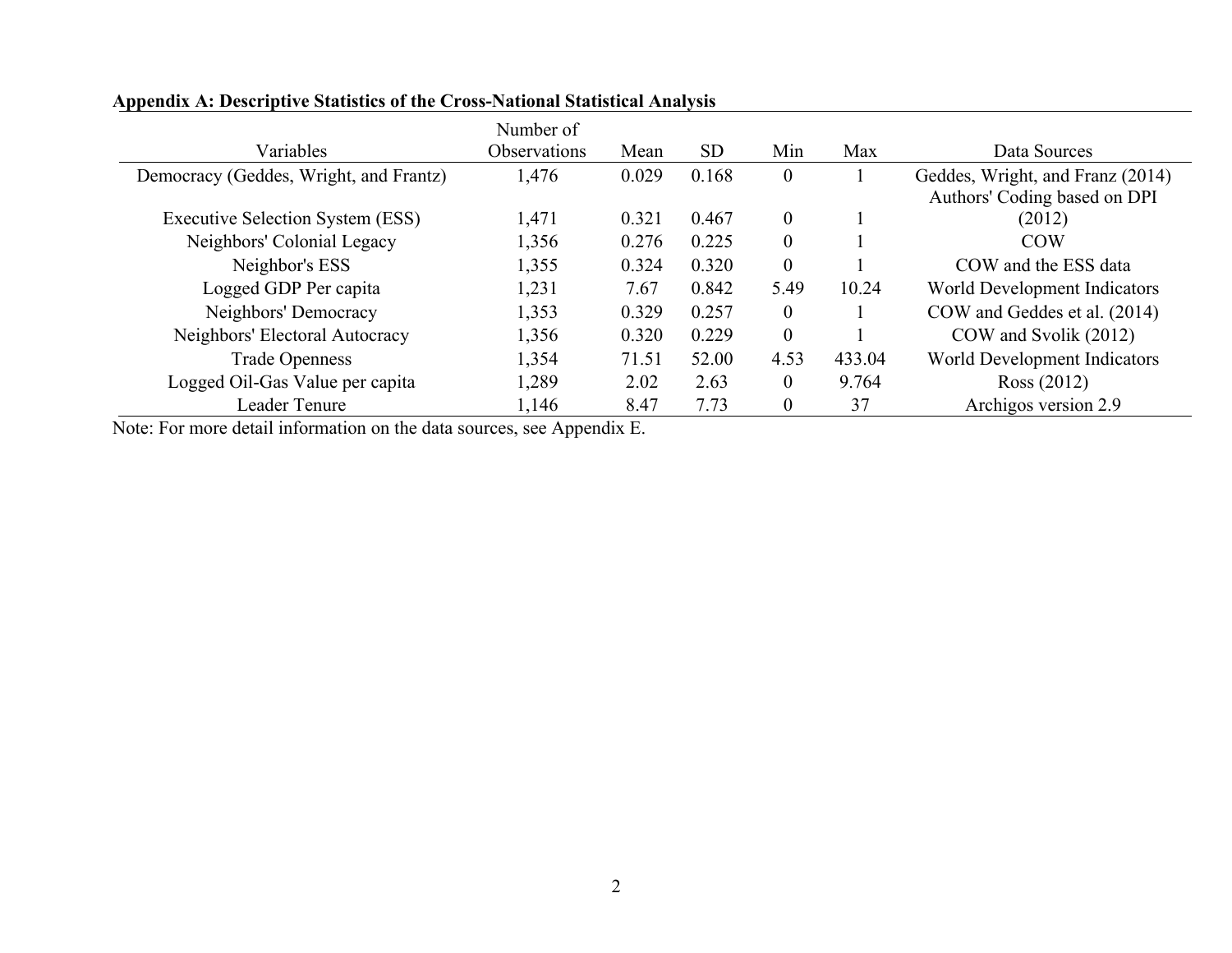#### **Appendix B: Robustness Checks**

To ensure that these statistical results are robust, we investigate additional issues: (1) replication of Roberts (2015), (2) potential heteroscedasticity within regions, (3) an alternative method to deal with time dependence, (4) inclusion of additional control variables, (5) alternative measures of multi-party competition in electoral autocracies, and (6) recoding the executive selection system variable in light of power relationships between the chief executive and legislature.<sup>i</sup>

 Democratization is an authoritarian breakdown form, and thus, whether executive selection systems explain autocratic breakdown in general remains unclear, as has been argued by Roberts.<sup>ii</sup> Using our dataset, which covers a more extensive period (1946–2012) than that of Roberts, we test the relationship between executive selection systems and autocratic breakdown. We include an almost identical set of control variables as Roberts<sup>iii</sup> and use the same estimation method (a random-effects logit model) and then estimate IV models. Consequently, negative associations between Parliament-based systems and authoritarian breakdown do not reach the 10% statistical significance level (Table B-1), suggesting that executive selection systems are more relevant to explain democratic transitions than authoritarian breakdown.

 As Eichengreen and Leblang and Levistky and Way have argued, the likelihood of democratic transition may change depending on geographical proximity to the "West" or the country's regional location.<sup>iv</sup> This may make measurement errors correlate within each region, possibly inducing an underestimation of standard errors. We adopt robust standard errors clustered by region (Table B-2). The results are not sensitive to region-clustered standard errors.

Instead of employing cubic splines,<sup> $v$ </sup> we use cubic time polynomials (Table B-3).<sup>vi</sup> The alternative method of coping with time dependence of the dependent variable does not alter our conclusion.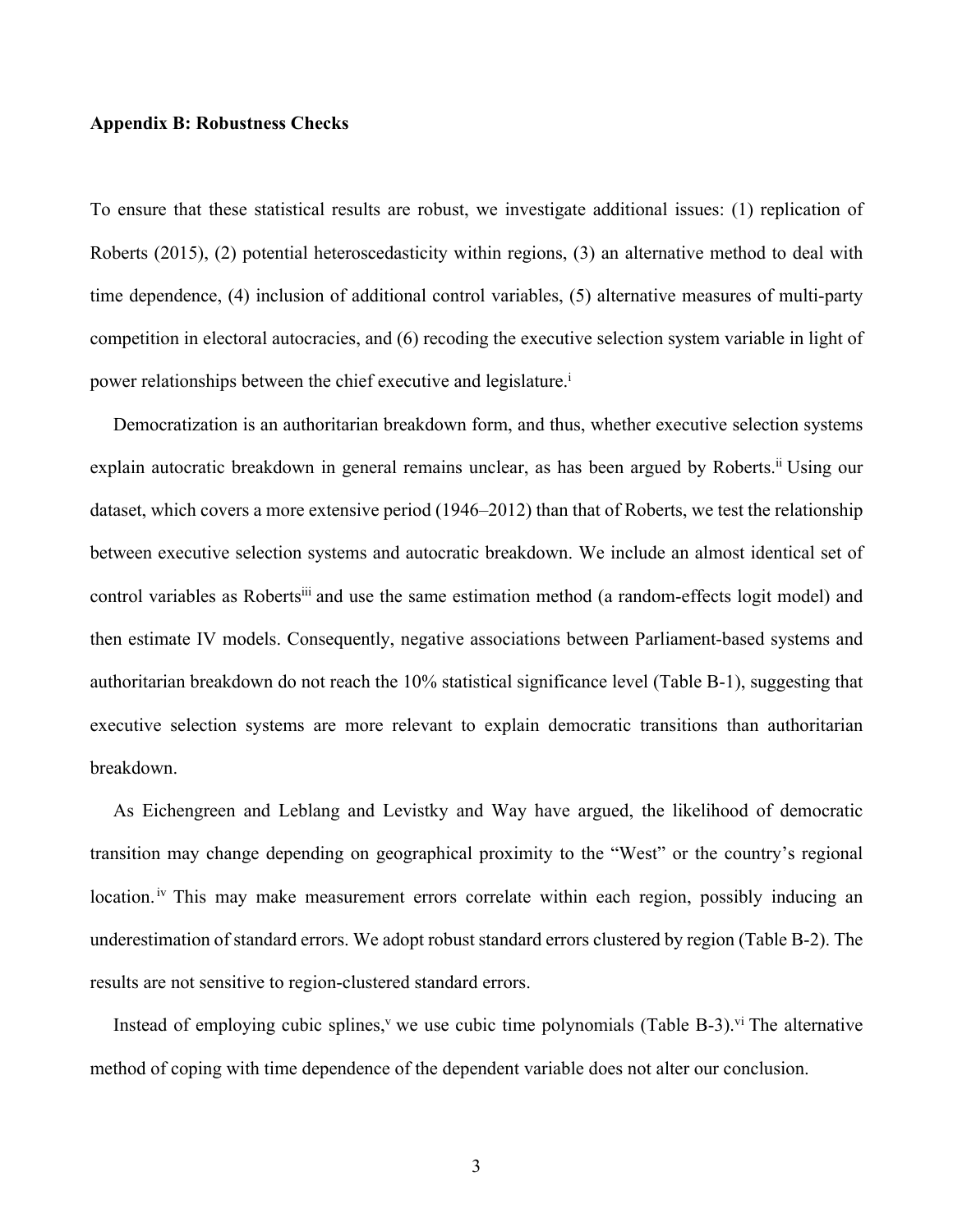We include economic growth and Ethno-Linguistic Fractionalization. The estimation results are not sensitive to these additional controls. Further, Presidential systems have been frequently observed in military dictatorships, and military dictatorships are more likely to break down.<sup>vii</sup> To consider this omitted variables bias issue, we control for authoritarian regime types to check whether these influence our main results. Even after controlling for regime types, vill Parliament-based systems still have a statistically significant negative effect on democratic transition (Table B-4).

 Although we use the widely cited measures of electoral authoritarian regimes and executive selection systems, both measurements might still include some ambiguous countries that are not considered electorally authoritarian or Parliament-based systems by other data sources. Therefore, we use three different measures of multi-party competition (Skaaning et al.'s LIED, Cheibub et al.'s Lparty, and Przeworski's PIPE).<sup>ix</sup> These sensitivity analyses show that Parliament-based systems are less likely to democratize (Table B-5).

 Finally, using the V-Dem dataset, we recode our executive selection system variable to take into account the president's veto power and other power relationships between the executive and legislature. The recoding does not alter our main results (Table B-6).

- **Table B-1**: tests the effect of executive selection systems on autocratic breakdown, based upon Roberts' (2015) model on our dataset. **World Share of Democracy** is the yearly mean of the proportion of democratic countries in the world. **Autocratic regime breakdown** is identified using Geddes et al. (2014). Data sources of the other variables are identical with the main analysis.
- **Table B-2**: These models use region-clustered robust standard errors to deal with possible correlations within regions.
- **Table B-3**: The models employ cubic time polynominals to deal with possible time dependence in binary dependent variable models.
- **Table B-4**: These models include additional relevant control variables.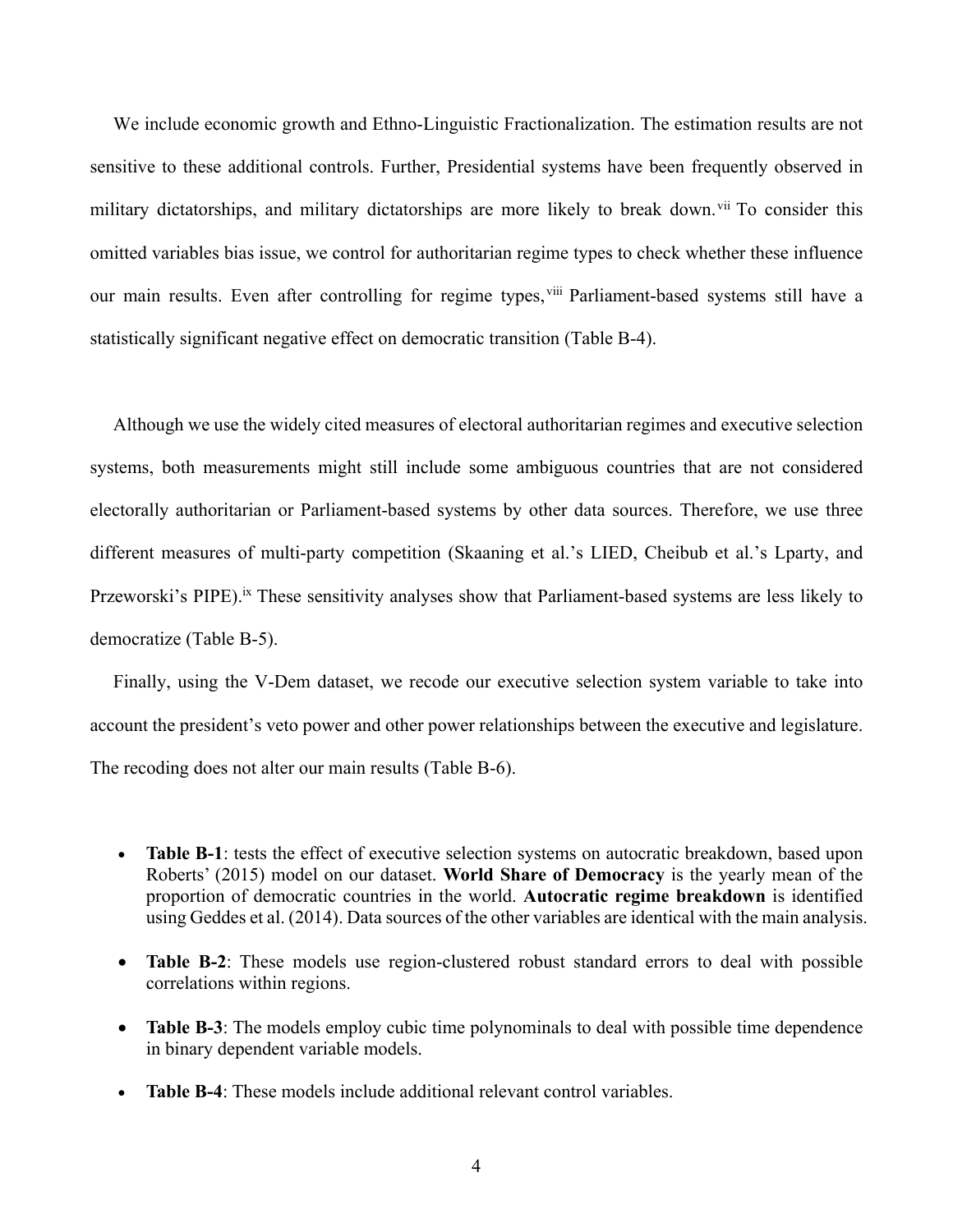- o **Economic Growth (% of GDP)**: Measured by using World Development Indicators.
- o **Ethno-Linguistic Fractionalization (ELF)**: Measured by Philip Roeder's (2009) Ethnolinguistic Fractionalization (ELF) Indices for 1961 and 1985. The higher scores indicate more ethnically diverse countries.
- o **Authoritarian Regime Types (Military, Personalist, and Dominant Party Regimes)**: Measured by using Geddes et al. (2014). When introducing the variables, monarchy regimes are used as the reference category.
- **Table B-5:** These models use alternative measures of limited party competition.
	- o **Models B5-1**: Uses Skaaning et al.'s (2015) The Lexical Index of Electoral Democracy (LIED) to identify limited multi-party competition in autocracies. In the dataset, if legislative elections in autocracies include opposition parties and thus minimally competitive, then the country is seen as an electoral authoritarian regime.
	- o **Models B5-2**: Uses Przeworski's (2013) Political Institutions and Political Events (PIPE) dataset. We use the OPPOSITION variable to identify if a country "allows at least some political pluralism (Codebook, 15).
	- o **Models B5-3**: Uses Cheibub et al. 's (2010) LPARTY variable, which identifies whether a country has legislature with multiple parties.
- **Table B-6**: Removes the leader tenure variable from the list of independent variables.
- **Table B-7**: These models use re-coded measures of the executive selection system variable.
	- o **Model B7-1**: Use V-Dem variables on the president's power of dissolving parliament and the parliament's power of removing the president. Specifically, we use the following two variables. If a country with presidential system takes the value of either 2 or 3 in the first question and also takes the value of 3 in the second question, the country is re-coded as Parliament-based. If a Parliament-based system country takes the value of either 0 or 1, then the country is re-coded as presidential.

# **1. Removal of the head of state/government by legislature in practice (v2exremhog/v2exremsp)**

*Question- If the legislature, or either chamber of the legislature, took actions to remove the head of government/state from office, would it be likely to succeed even without having to level accusations of unlawful activity and without the involvement of any other agency?* 

*Clarification- The question refers to whether the legislature (or either of its chambers) is considered to hold this power of removal in practice, regardless of whether this is regulated by law and whether this power has been exercised or not. Moreover, the question refers to removal other than through an impeachment process.* 

*Responses- 0: No, under no circumstances.
1: No, unlikely, but there is a chance it would happen. 2: Yes, probably, but there is a chance it would fail.*  $\frac{1}{2}$ , *Yes, most likely.*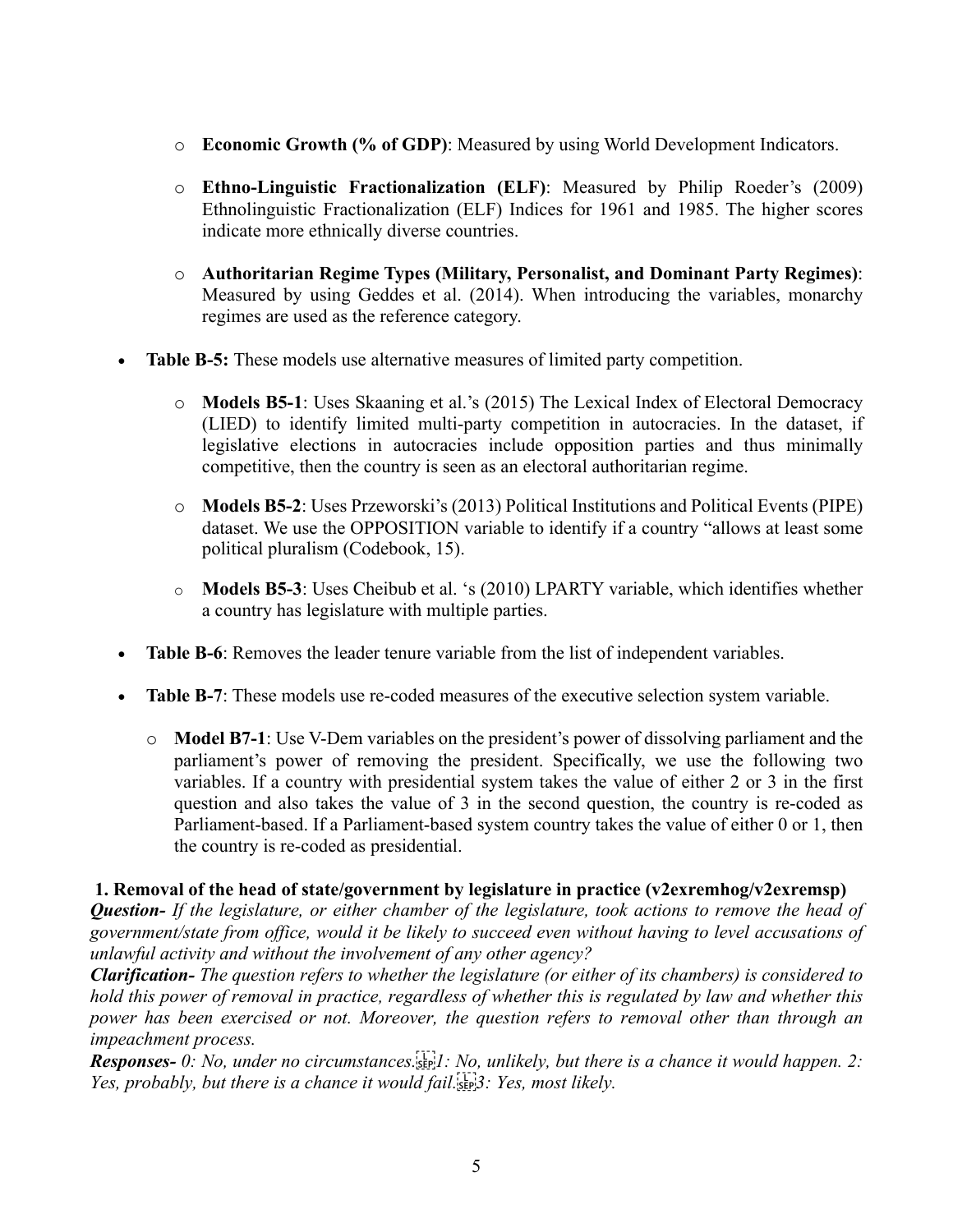### **2. Dissolution of legislature by the head of state/government in practice (v2exdfdshs/ v2exdfdshog)**

*Question- If the head of state/government took actions to dissolve the legislature, would he/she be likely to succeed?* 

*Clarification: The question refers to whether the head of state is considered to hold this power in practice, regardless of whether this is regulated by law and whether this power has been exercised or not. By "dissolving the legislature" we refer to the ability of the head of state to call a new election for the legislature.* 

### *Responses:*

*0: No.
1: Yes, but not at his/her own discretion, only when prompted to as a response to specific events (for example, after a certain number of votes of no confidence, or after a certain number of failed attempts to form a cabinet).
2: Yes, at his/her own discretion, but with restrictions (for example, by frequency, such as "once a year", by time point within term, such as "not within the last sixth months of the head of state's term", and by the requirement that the head of state must then himself/herself stand for election).
3: Yes, at his/her own discretion and without restrictions.* 

o **Model B7-2**: Use V-Dem variables on the president's veto power. Under presidential systems, if the president does not hold the veto power, then it should recoded as powerless president and therefore it may be hard to define the country as a presidential country. To take into account veto power of presidents, we used the following question from the V-Dem:

### **3. The head of state/government's power of veto (v2exdfvths, v2exdfvhg)**

*Question- If the head of state took actions to veto a piece of legislation, would he/she be likely to succeed?* 

*Clarification- By "veto", we mean either a partial veto (concerning any parts of a bill) or package vetoes (concerning whole bills) of bills that have already been passed by the legislature. The question refers to whether the head of state is considered to hold this power in practice, regardless of whether this is regulated by law and whether this power has been exercised or not.* 

*Responses- 0: No.
1: Yes, but the legislature can override the veto by a simple majority vote (a vote of more than half of those voting).
2: Yes, but the legislature can override the veto by an absolute majority vote (a vote of more than half of the members of the legislature).
3: Yes, but the legislature can override the veto by a qualified/extraordinary majority vote (a super-majority e.g., 2/3 or 3/4 of those voting). 4: Yes, with no possibility of override.*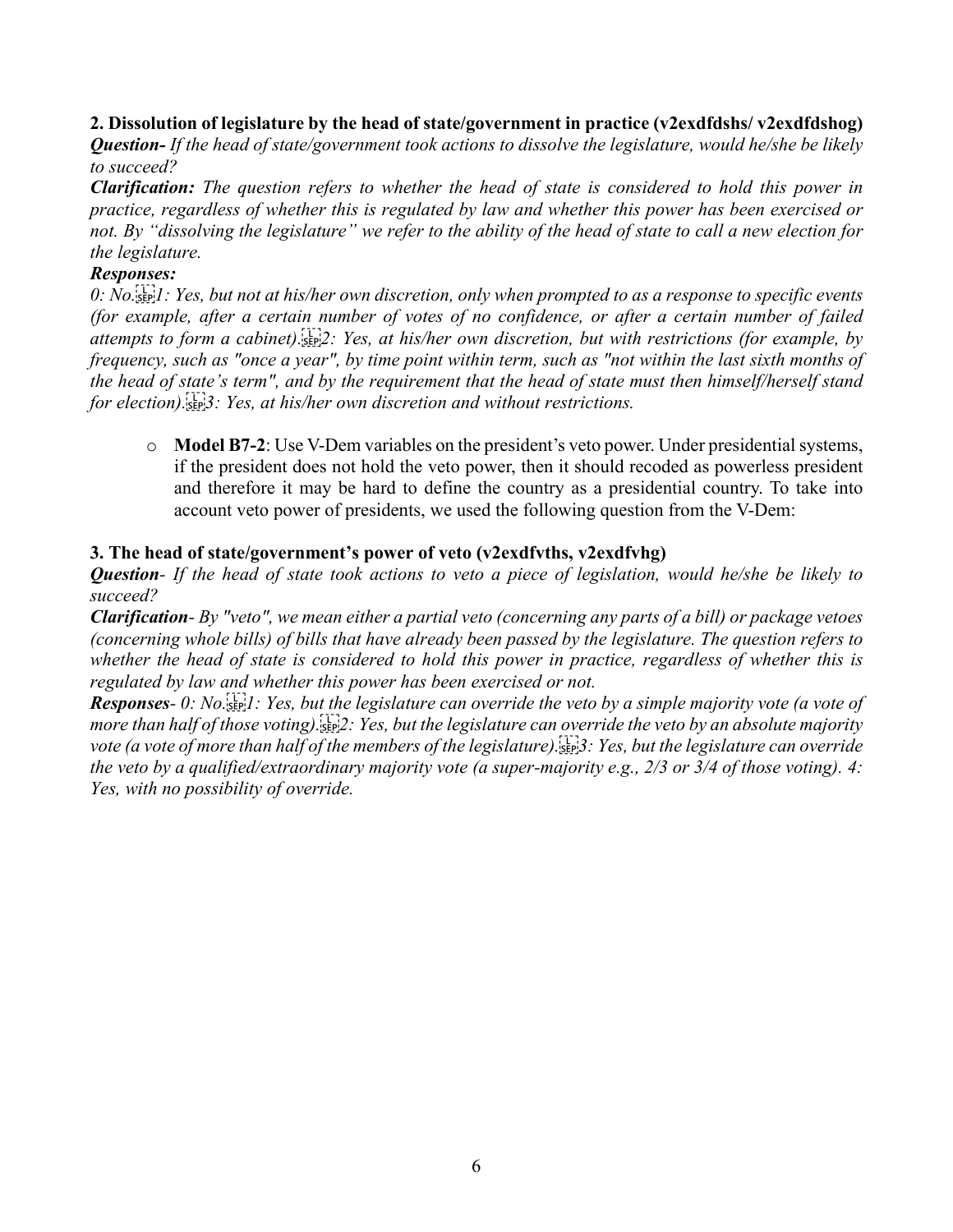|                                 | Model B1-1      | Model B1-2       |
|---------------------------------|-----------------|------------------|
| <b>Estimation Method</b>        | <b>RE</b> Logit | <b>IV</b> Probit |
| Parliament-based System         | $-0.392$        | $-0.477$         |
|                                 | (0.481)         | (0.433)          |
| Logged GDP per capita           | $-0.253$        | $-0.0823$        |
|                                 | (0.249)         | (0.128)          |
| Growth                          | $-0.0868***$    | $-0.0393***$     |
|                                 | (0.0219)        | (0.0147)         |
| <b>World Democracy</b>          | $-2.653$        | $-1.416*$        |
|                                 | (1.852)         | (0.839)          |
| Logged Oil per capita           | $-0.129$        | $-0.0642*$       |
|                                 | (0.0868)        | (0.0369)         |
| Neighboring Democracy           | 1.423           | 0.453            |
|                                 | (0.915)         | (0.477)          |
| Neighboring Electoral Autocracy | 0.647           | 0.0700           |
|                                 | (1.023)         | (0.537)          |
| Constant                        | $-0.11$         | $-0.192$         |
|                                 | (2.05)          | (1.019)          |
| Time Polynominals               | Yes             | Yes              |
| Number of Observations          | 1,036           | 1,036            |
| Number of Countries             | 74              | 74               |
| Log Likelihood                  | $-164.05$       | $-441.37$        |

| Table B-1: Executive Selection Systems and Authoritarian Breakdown (Based on Roberts [2015]) |  |  |  |  |
|----------------------------------------------------------------------------------------------|--|--|--|--|
|----------------------------------------------------------------------------------------------|--|--|--|--|

Note: Standard errors in parentheses. For the logit model, we use random-effects logit models with time polynominals, following Roberts (2015). For the IV models, we use neighbors' colonial legacies and neighbors' executive selection systems as instruments. In the IV model, we also control for neighbors' proportions of democracy and electoral autocracy to ensure the exclusion restrictions of the instruments, following our main analysis.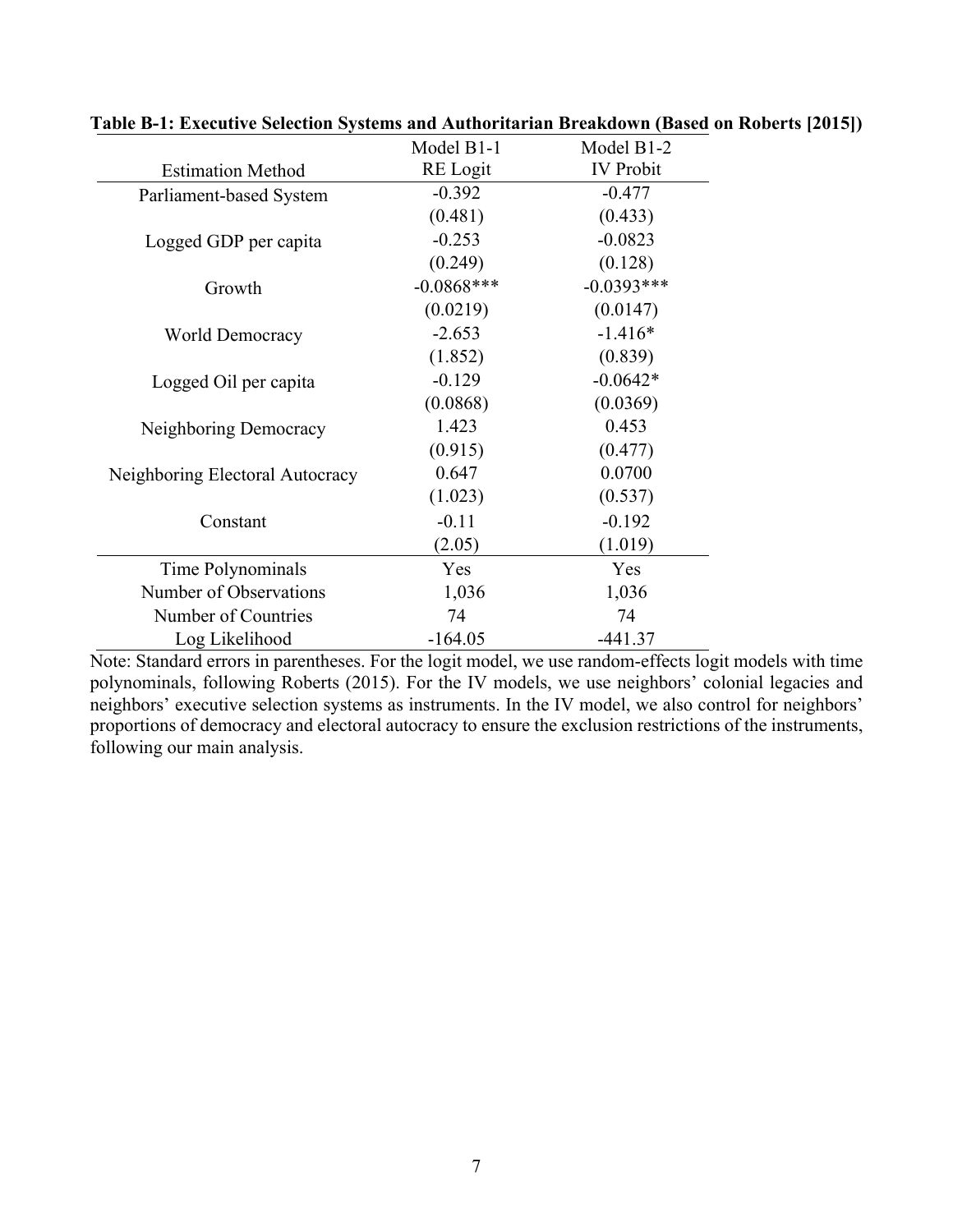|                                 | Model B2-1       |
|---------------------------------|------------------|
| <b>Estimation Method</b>        | <b>IV</b> Probit |
| Parliament-based System         | $-1.923***$      |
|                                 | (0.255)          |
| Logged GDP per capita           | $0.264**$        |
|                                 | (0.111)          |
| Neighboring Democracy           | $-0.980*$        |
|                                 | (0.569)          |
| Neighboring Electoral Autocracy | $-1.520***$      |
|                                 | (0.303)          |
| <b>Trade Openness</b>           | 0.000807         |
|                                 | (0.00151)        |
| Logged Oil per capita           | $-0.0576**$      |
|                                 | (0.0294)         |
| <b>Leader Tenure</b>            | $-0.0131***$     |
|                                 | (0.00504)        |
| Constant                        | $-1.856***$      |
|                                 | (0.546)          |
| Number of Observations          | 999              |
| Number of Countries             | 79               |
| Log Likelihood                  | $-345.99$        |

**Table B-2: Region-Clustered Robust Standard Errors**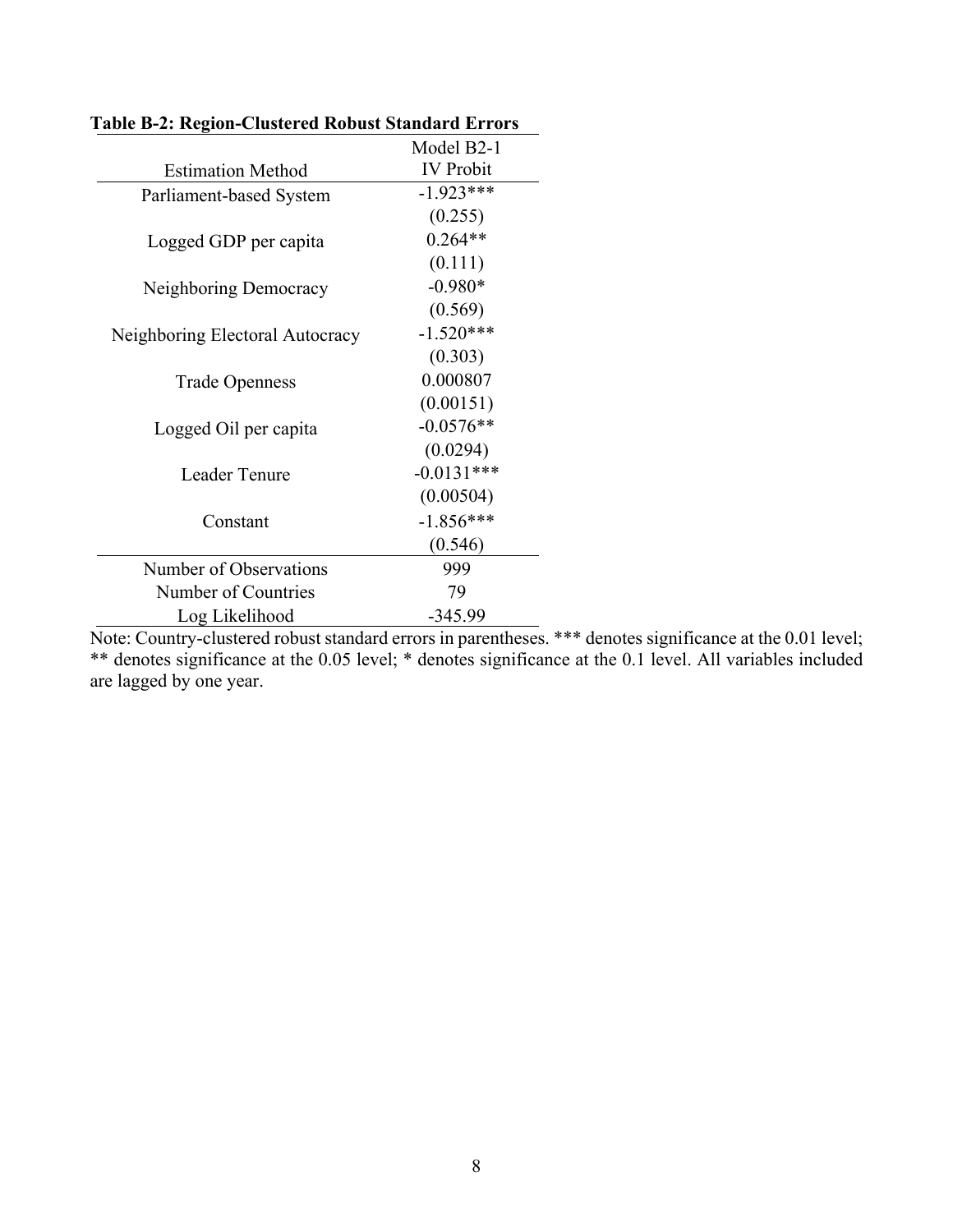|                                 | Model B3-1       |
|---------------------------------|------------------|
| <b>Estimation Method</b>        | <b>IV</b> Probit |
| Parliament-based System         | $-1.886***$      |
|                                 | (0.432)          |
| Logged GDP per capita           | 0.255            |
|                                 | (0.172)          |
| Neighboring Democracy           | $-1.181$         |
|                                 | (0.807)          |
| Neighboring Electoral Autocracy | $-1.480***$      |
|                                 | (0.524)          |
| <b>Trade Openness</b>           | 4.67e-05         |
|                                 | (0.00193)        |
| Logged Oil per capita           | $-0.0543$        |
|                                 | (0.0535)         |
| Leader Tenure                   | $-0.0139$        |
|                                 | (0.0122)         |
| Constant                        | $-4.63$          |
|                                 | (1.66)           |
| Number of Observations          | 999              |
| Number of Countries             | 79               |
| Log Likelihood                  | $-381.75$        |

# **Table B-3: Time Dependence**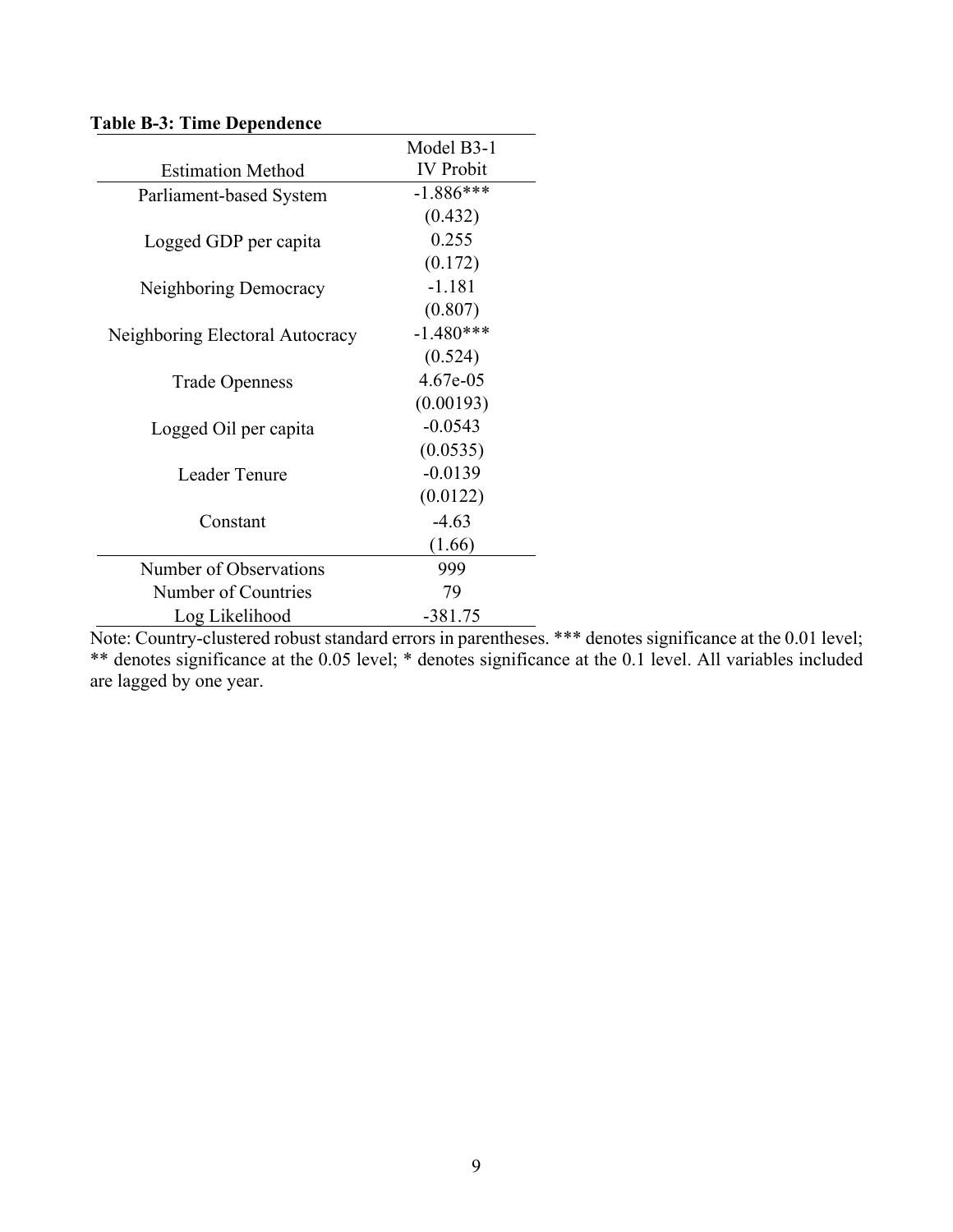|                            | Model B4-1       | Model B4-2       | Model B4-3       | Model B4-4       |
|----------------------------|------------------|------------------|------------------|------------------|
| Method                     | <b>IV</b> Probit | <b>IV</b> Probit | <b>IV</b> Probit | <b>IV</b> Probit |
| Parliament-based           | $-2.077***$      | $-1.829***$      | $-2.087***$      | $-1.524**$       |
| System                     |                  |                  |                  |                  |
|                            | (0.405)          | (0.331)          | (0.253)          | (0.628)          |
| Logged GDP per             | 0.218            | 0.220            | $-0.162$         | 0.0677           |
| capita                     | (0.170)          | (0.174)          | (0.213)          | (0.142)          |
|                            | $-1.074$         | $-0.856$         | $-0.846$         | $-0.321$         |
| Neighboring<br>Democracy   |                  |                  |                  |                  |
|                            | (0.657)          | (0.603)          | (0.535)          | (0.623)          |
| Neighboring                | $-1.743***$      | $-1.593***$      | $-1.540***$      | $-1.334**$       |
| <b>Electoral Autocracy</b> |                  |                  |                  |                  |
|                            | (0.476)          | (0.447)          | (0.393)          | (0.552)          |
| <b>Trade Openness</b>      | 0.000843         | 0.000818         | 0.00457          | 0.000632         |
|                            | (0.00196)        | (0.00190)        | (0.00280)        | (0.00203)        |
| Logged Oil per capita      | $-0.0438$        | $-0.0630$        | 0.00369          | $-0.0441$        |
|                            | (0.0511)         | (0.0564)         | (0.0529)         | (0.0555)         |
| Leader Tenure              | $-0.0186$        | $-0.00861$       | 0.0238           | $-0.0112$        |
|                            | (0.0137)         | (0.0126)         | (0.0155)         | (0.0126)         |
| Growth                     | $-0.00247$       |                  |                  |                  |
|                            | (0.0181)         |                  |                  |                  |
| <b>ELF</b>                 |                  | 0.464            |                  |                  |
|                            |                  | (0.546)          |                  |                  |
| Party-Based Regime         |                  |                  | $-0.772***$      |                  |
|                            |                  |                  | (0.296)          |                  |
| Personalist Regime         |                  |                  | $-1.438***$      |                  |
|                            |                  |                  | (0.344)          |                  |
| <b>EA</b> Duration         |                  |                  |                  | 0.00131          |
|                            |                  |                  |                  | (0.00918)        |
| Constant                   | $-1.489$         | $-1.58$          | 1.532            | $-0.624$         |
|                            | (1.008)          | (1.08)           | (1.43)           | (1.02)           |
| Number of                  |                  |                  |                  | 966              |
| Observations               | 931              | 999              | 974              |                  |
| Number of Countries        | 76               | 79               | 76               | 78               |
| Log Likelihood             | $-334.58$        | $-378.72$        | $-342.05$        | $-381.85$        |

### **Table B-4: Additional Controls**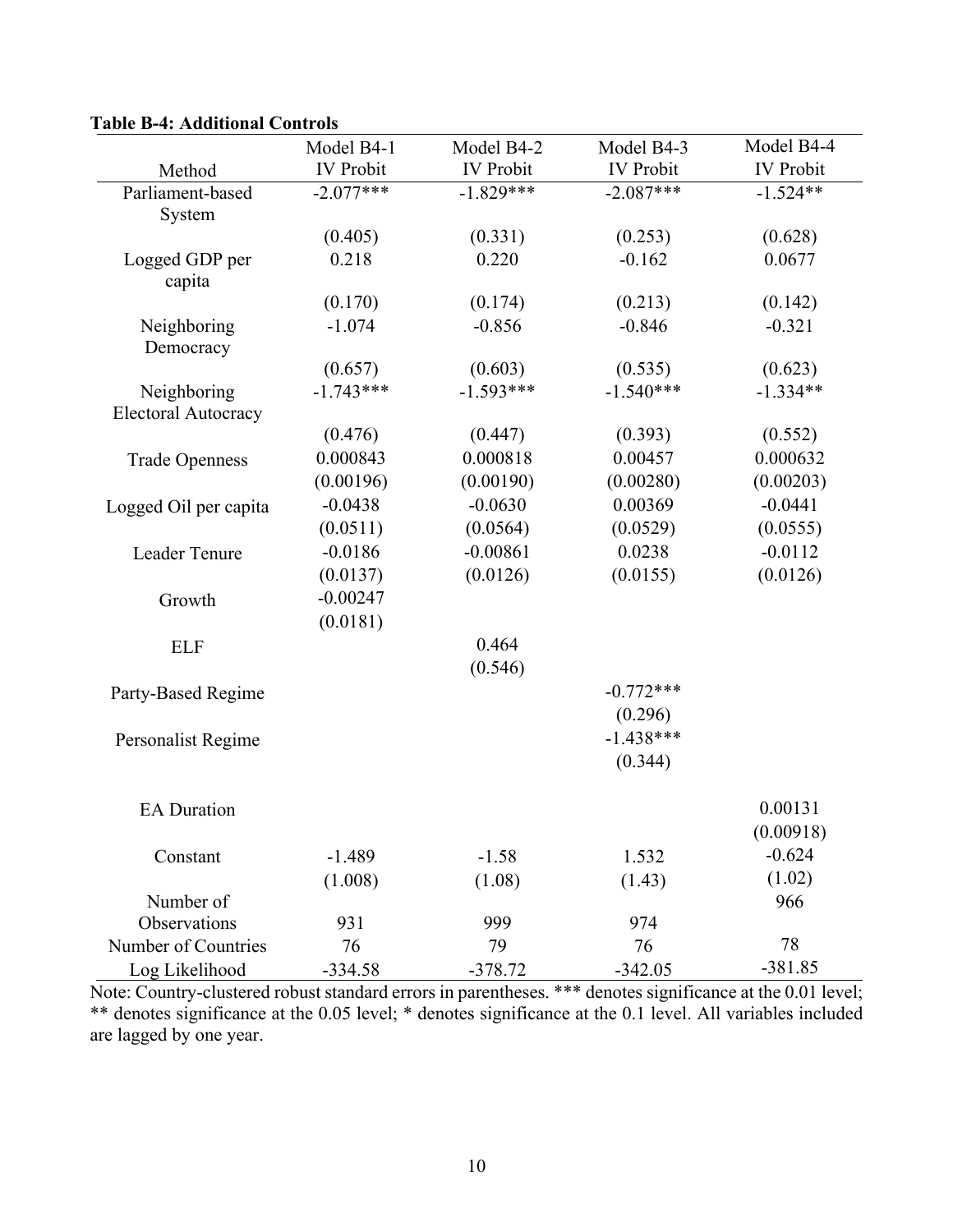|                                 | Model B5-1       |
|---------------------------------|------------------|
| <b>Estimation Method</b>        | <b>IV-Probit</b> |
| Sample                          | EA               |
| Parliament-based System         | $-1.678***$      |
|                                 | (0.363)          |
| Logged GDP per capita           | 0.199            |
|                                 | (0.144)          |
| Neighboring Democracy           | $-1.171$         |
|                                 | (0.745)          |
| Neighboring Electoral Autocracy | $-1.707***$      |
|                                 | (0.511)          |
| <b>Trade Openness</b>           | 2.11e-05         |
|                                 | (0.00177)        |
| Logged Oil per capita           | $-0.0601$        |
|                                 | (0.0468)         |
| Constant                        | $-1.475$         |
|                                 | (0.940)          |
| Number of Observations          | 1,159            |
| Number of Countries             | 81               |
| Log Likelihood                  | $-420.43$        |

**Table B-5: Removing the Leader Tenure Variable**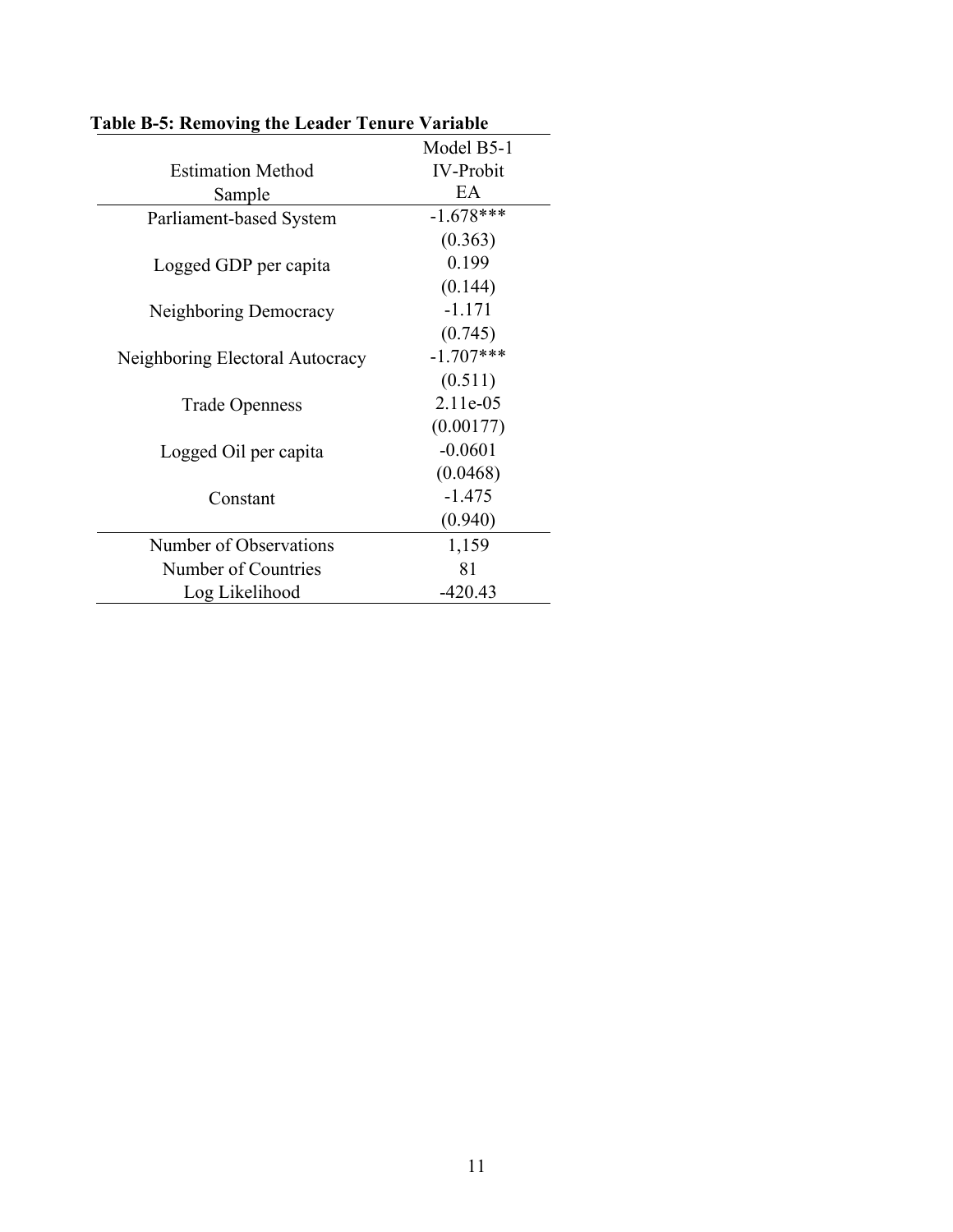|                                 | Model B6-1       | Model B6-2       | Model B6-3       |
|---------------------------------|------------------|------------------|------------------|
| <b>Estimation Method</b>        | <b>IV-Probit</b> | <b>IV-Probit</b> | <b>IV-Probit</b> |
| Data                            | <b>LIED</b>      | <b>PIPE</b>      | <b>LPARTY</b>    |
| Parliament-based System         | $-1.152*$        | $-1.395***$      | $-1.562***$      |
|                                 | (0.590)          | (0.353)          | (0.287)          |
| Logged GDP per capita           | 0.283            | $0.423**$        | 0.160            |
|                                 | (0.232)          | (0.183)          | (0.158)          |
| Neighboring Democracy           | $-0.481$         | $-0.798$         | $-0.696*$        |
|                                 | (0.587)          | (0.542)          | (0.382)          |
| Neighboring Electoral Autocracy | $-1.036**$       | $-0.944**$       | $-1.022$         |
|                                 | (0.513)          | (0.439)          | (0.631)          |
| <b>Trade Openness</b>           | $-0.00337$       | $-0.00374$       | 0.000756         |
|                                 | (0.00221)        | (0.00228)        | (0.00221)        |
| Logged Oil per capita           | $-0.0179$        | $-0.0247$        | $-0.0926$        |
|                                 | (0.0480)         | (0.0479)         | (0.0620)         |
| Leader Tenure                   | $-0.0258**$      | $-0.0226**$      | $-7.56e-05$      |
|                                 | (0.0106)         | (0.0107)         | (0.0135)         |
| Constant                        | $-3.16$          | $-3.84$          | $-1.6$           |
|                                 | (1.17)           | (1.1)            | (1.31)           |
| Number of Observations          | 1,227            | 1,050            | 866              |
| Number of Countries             | 99               | 100              | 71               |
| Log Likelihood                  | $-655.57$        | $-585.51$        | $-268.24$        |

# **Table B-6: Alternative Measures of Multi-Party Competition**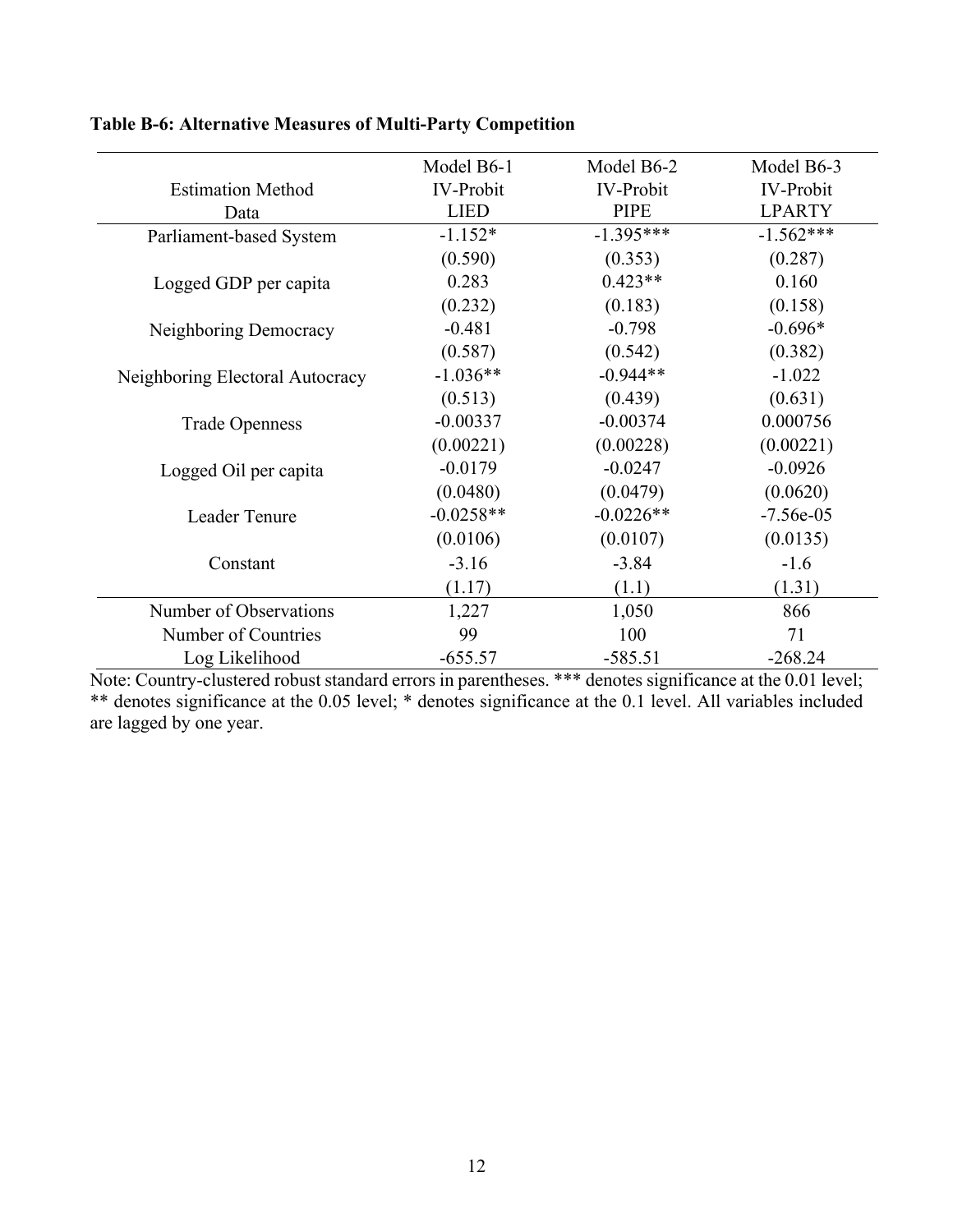|                                 | Model B7-1       | Model B7-2       |
|---------------------------------|------------------|------------------|
| <b>Estimation Method</b>        | <b>IV Probit</b> | <b>IV</b> Probit |
| Parliament-based System         | $-1.452***$      | $-1.742***$      |
|                                 | (0.391)          | (0.540)          |
| Logged GDP per capita           | 0.126            | 0.238            |
|                                 | (0.151)          | (0.186)          |
| Neighboring Democracy           | $-0.584$         | $-0.468$         |
|                                 | (0.648)          | (0.846)          |
| Neighboring Electoral Autocracy | $-1.359***$      | $-1.088*$        |
|                                 | (0.455)          | (0.632)          |
| <b>Trade Openness</b>           | 0.00102          | 0.00133          |
|                                 | (0.00201)        | (0.00235)        |
| Logged Oil per capita           | $-0.0522$        | $-0.0562$        |
|                                 | (0.0559)         | (0.0520)         |
| Leader Tenure                   | $-0.0118$        | $-0.0143$        |
|                                 | (0.0126)         | (0.0139)         |
| Constant                        | $-1.368$         | $-2.386**$       |
|                                 | (1.018)          | (1.070)          |
| Number of Observations          | 992              | 992              |
| Number of Countries             | 78               | 78               |
| Log Likelihood                  | $-383.22$        | $-323.94$        |

# **Table B-7: Recoding of the Executive Selection Systems Variable**

Note: Country-clustered robust standard errors in parentheses. Model B6-1 re-codes the executive selection system variable based on V-Dem variables on the president's power of dissolving the legislature and legislature's power of removing the president. Model B6-2 recodes by focusing on the veto power that the president holds. \*\*\* denotes significance at the 0.01 level; \*\* denotes significance at the 0.05 level; \* denotes significance at the 0.1 level. All variables included are lagged by one year.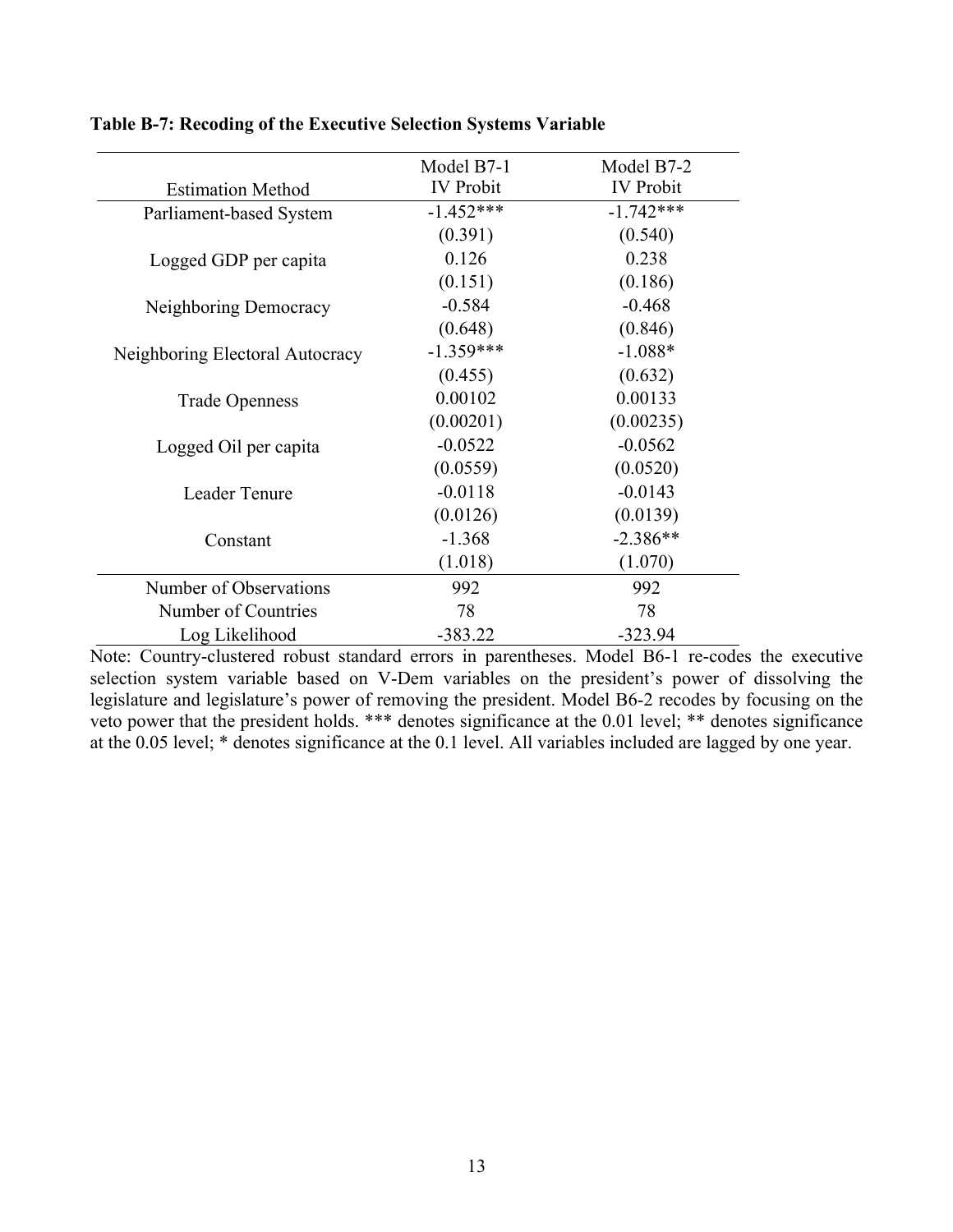### **Appendix C: Additional Data Analyses for the Causal Mechanisms**

- **Table C-1**: Shows the results of determinants of the degree of party personalism. All the three models employ Preis-Winsten regressions with panel corrected standard errors. The dependent variable, **Party personalism**, is continuous taken from Geddes et al. (2018), while the main independent variable is the executive selection system. We expect that the Parliament-based systems are negatively correlated with party personalism.
	- o In the first model, we estimate the model with control variables that may affect party personalism.
	- $\circ$  In the second model, we use instrumental variables estimation in which the executive selection system variable is instrumented by neighbors' colonial origins and neighbors' executive selection systems.
- **Table C-2:** Shows the results of determinants of blatant electoral fraud in electoral authoritarian regimes. Using a country-election year dataset, all the three models employ probit regression. The dependent variable, **Electoral Fraud Concern,** is binary taken from Hyde and Marinov's (2012) NELDA 11. NELDA 11 provides a dichotomous assessment of whether there are significant concerns that elections will not be free and fair before elections. Based on previous work on electoral manipulation, we introduce the following control variables.
	- o **Logged GDP per capita (one year lagged):** Measured by using World Development Indicators.
	- o **Economic Growth (% of GDP, one year lagged)**: Measured by using World Development Indicators.
	- o **Freedom House Index (3 year moving average lagged by one year):** Higher value indicates less repressive countries. According to Hafner-Burton et al. (2014), extent of political repression in non-election years affects electoral fairness.
	- o **Election Administrative Capacity**: Measured by Kelley's (2012) Quality of Elections (QOE) Dataset. Independent, professional electoral management bodies improve the quality of elections (Hartlyn, McCoy, and Mustillo. 2008). Higher values indicate better election administrative capacity.
	- o **Leader's Tenure Length (one year lagged):** Measured by using Goemans et al. (2009) Archigos 2.9.
	- o **Rural Population (% of total population, one year lagged)**: Measured by World Development Indicators. In rural societies authoritarian governments find it easier to engage in electoral fraud (Burch 2011, 62).
	- o **Domestic Election Monitoring:** Measured by using Kelley's (2012) QOE. Domestic Election Monitoring is effective to lower the level of fraud (Ichino and Schuendeln 2012).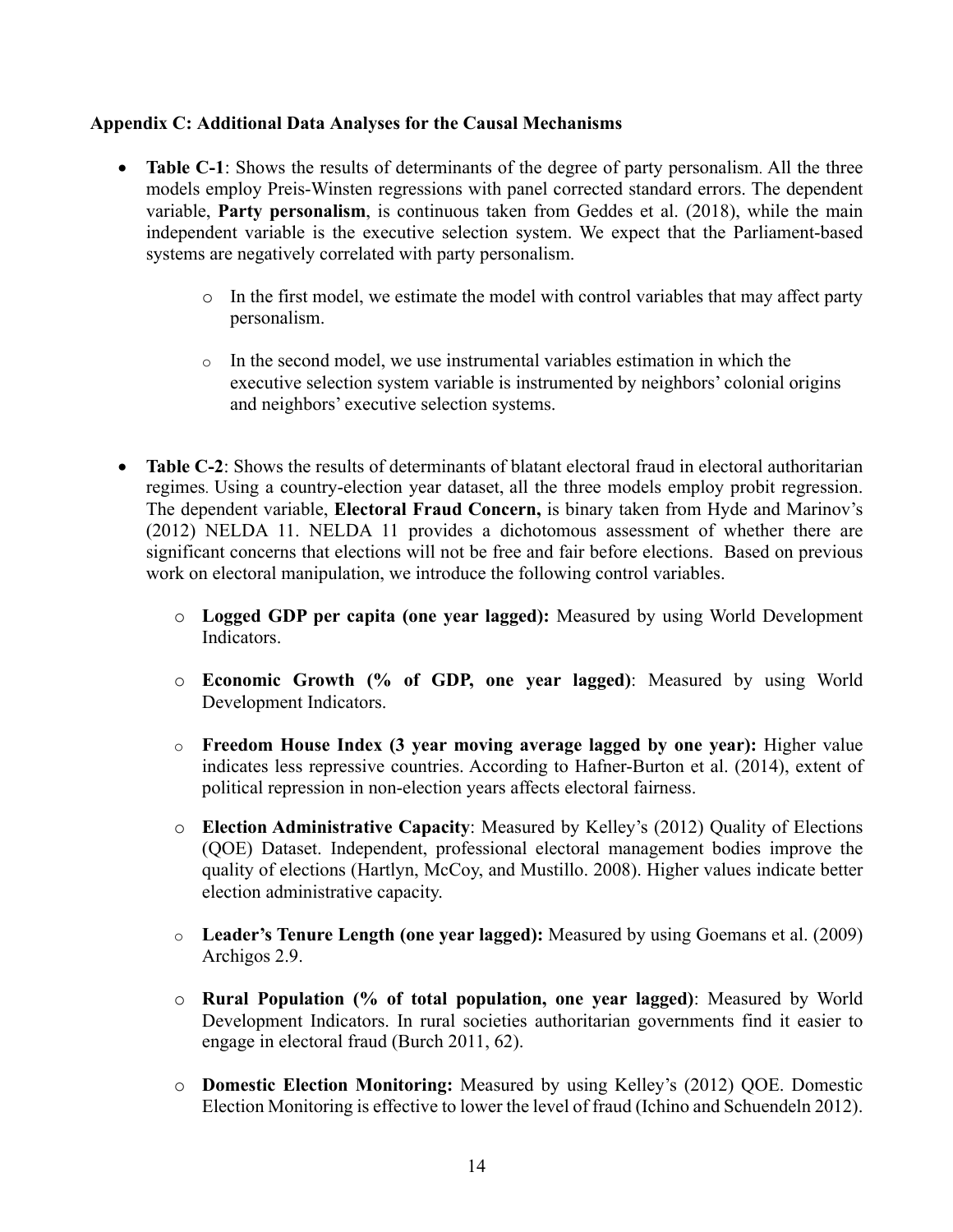We use Kelley's (2012) dummy variable identifying whether domestic election monitoring exists in a given election.

- o **International Election Monitoring**: Measured by using Kelley's (2012) QOE. The presence of international election monitoring tends to improve election fairness (Hyde 2007; Kelley 2012). We use Kelley's (2012) dummy variable identifying whether international election monitoring exists in a given election.
- o **Foreign Aid (% of GDP, one year lagged):** Measured by Ahmed (2012). The more dependent a country is on foreign aid, the more likely it may be to hold less fraudulent elections due to their concerns of international reputation.
- o **Authoritarian Regimes Types (Party, Military, and Personalist, one year lagged):** Measured by Geddes et al. (2014). Military dictators are more likely to step down and thus may allow fair and free elections (Geddes 1999).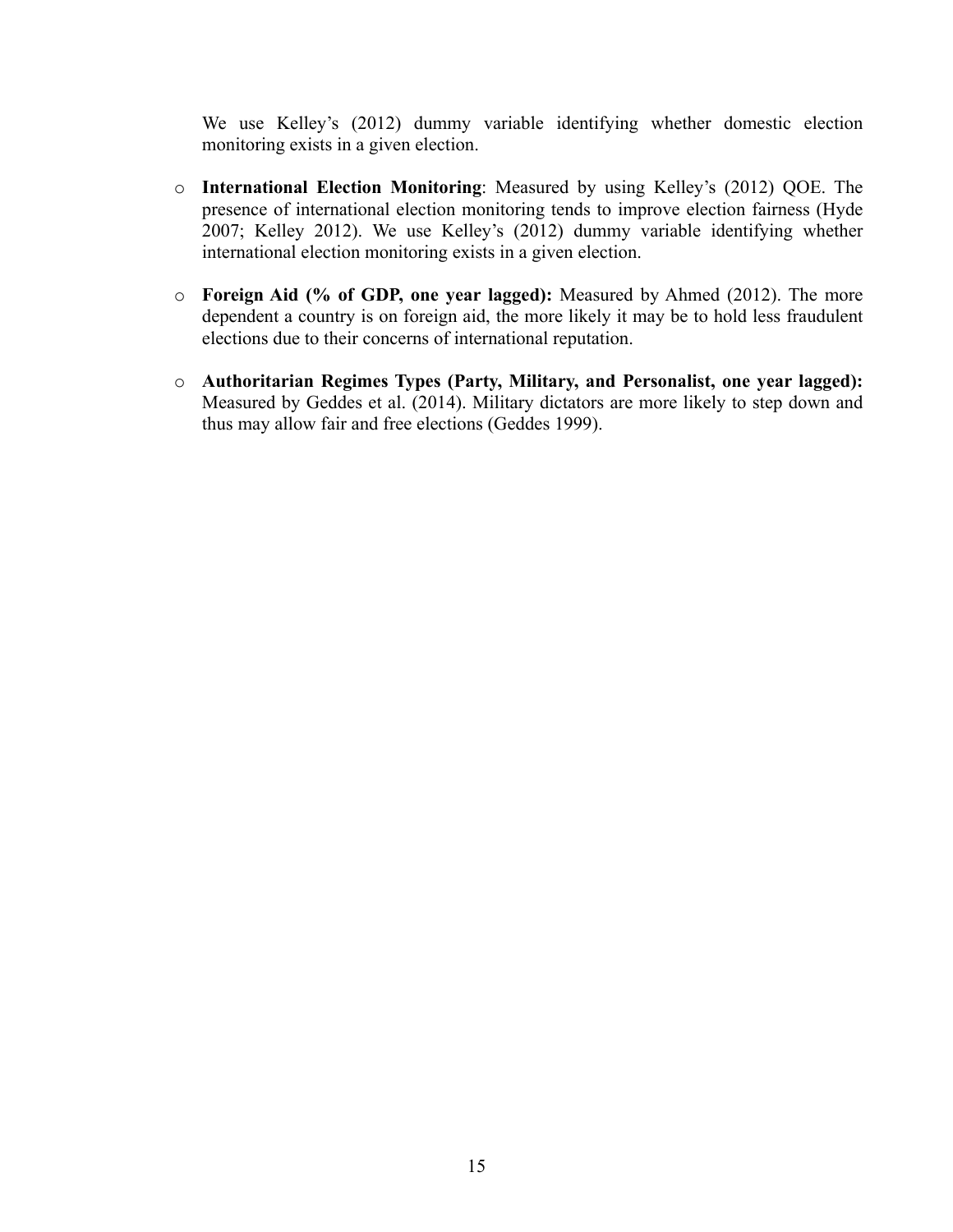|                                 | Model C1-2   | Model C1-3    |
|---------------------------------|--------------|---------------|
| <b>Estimation Method</b>        | <b>PCSEs</b> | <b>IV-GMM</b> |
| Sample                          | EA           | EA            |
| Parliament-based System         | $-0.0795***$ | $-0.509**$    |
|                                 | (0.0274)     | [0.212]       |
| Lagged Party Personalism        |              | $0.598***$    |
|                                 |              | [0.0700]      |
| Logged GDP per capita           | $-0.0858**$  | $0.156*$      |
|                                 | (0.0396)     | [0.0838]      |
| Neighboring Democracy           | 0.0594       | 0.0357        |
|                                 | (0.0522)     | [0.0414]      |
| Neighboring Electoral Autocracy | 0.0447       | $-0.0395$     |
|                                 | (0.0435)     | [0.0363]      |
| <b>Trade Openness</b>           | $-0.000419$  | $-0.000675**$ |
|                                 | (0.000294)   | [0.000331]    |
| Logged Oil per capita           | 0.000244     | $-0.000905$   |
|                                 | (0.00614)    | [0.00820]     |
| Leader Tenure                   | $-0.000556$  | $-0.00631***$ |
|                                 | (0.00145)    | [0.00239]     |
| <b>Region Fixed Effects</b>     | Yes          | Yes           |
| Half-Decade Fixed Effects       | Yes          | Yes           |
| Number of Observations          | 944          | 943           |
| Number of Countries             | 75           | 75            |

**Table C-1: Determinants of Party Personalism**

Note: Figure 2a is drawn based on Model C1-2. Panel corrected standard errors in parentheses and Driscoll-Kraay standard errors (DKSE) in blankets . \*\*\* denotes significance at the 0.01 level; \*\* denotes significance at the 0.05 level; \* denotes significance at the 0.1 level. All variables included are lagged by one year. Model C1-3 estimate an IV-GMM model by using neighbors' colonial legacy and neighbors' executive selection systems as instruments for the executive selection system dummy.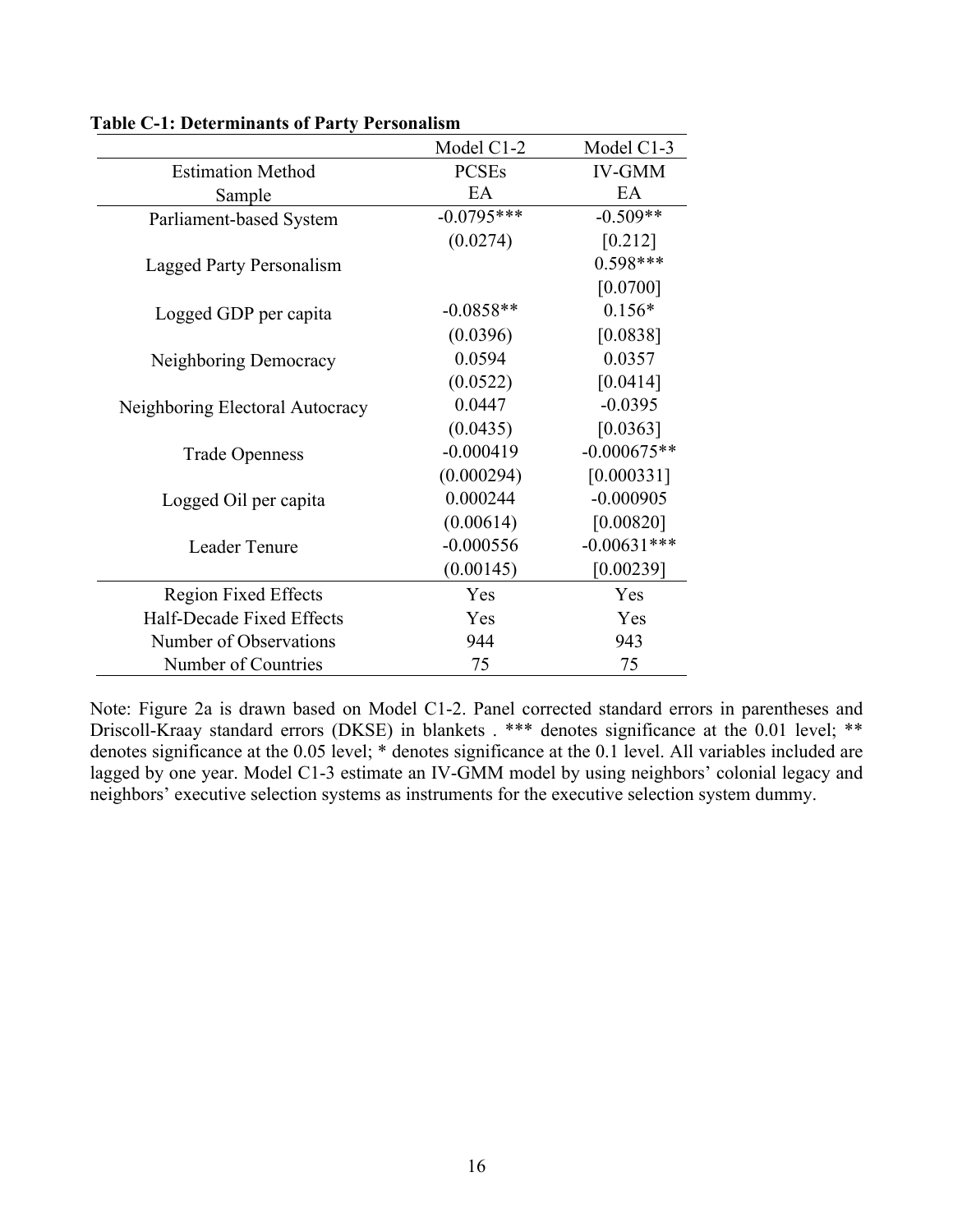|                                          | Model C2-1 | Model C2-2  |
|------------------------------------------|------------|-------------|
| <b>Estimation Method</b>                 | Probit     | Probit      |
| Legislative Elections in Parliamentarism | $-0.568**$ | $-0.751**$  |
|                                          | (0.253)    | (0.310)     |
| Other Elections^                         | $-0.0334$  | $-0.049$    |
|                                          | (0.082)    | (0.098)     |
| Logged GDP per capita                    |            | 0.0177      |
|                                          |            | (0.310)     |
| Growth                                   |            | $-0.0138$   |
|                                          |            | (0.015)     |
| Freedom House Index (3 years MA)         |            | $-0.181***$ |
|                                          |            | (0.052)     |
| <b>Administrative Capacity</b>           |            | $-0.247**$  |
|                                          |            | (0.105)     |
| Leader Tenure                            |            | 0.020       |
|                                          |            | (0.012)     |
| <b>Rural Population</b>                  |            | 0.00703     |
|                                          |            | (0.011)     |
| <b>Domestic Election Monitoring</b>      |            | $-0.065$    |
|                                          |            | (0.215)     |
| <b>International Election Monitoring</b> |            | 0.0296      |
|                                          |            | (0.196)     |
| Foreign Aid (% of GDP)                   |            | $-0.0241$   |
|                                          |            | (0.016)     |
| Party Regimes                            |            | 0.218       |
|                                          |            | (0.274)     |
| <b>Military Regimes</b>                  |            | $-0.0198$   |
|                                          |            | (0.331)     |
| Constant                                 | $0.308**$  | 1.982       |
|                                          | (0.124)    | (2.964)     |
| Number of Observations                   | 368        | 323         |
| Number of Countries                      | 83         | 74          |
| Log Likelihood                           | $-245.82$  | $-183.42$   |

**Table C-2: Determinants of Electoral Fraud Concern in Electoral Autocracies**

Note: Figure 2b is drawn based on Model C2-2. ^"Other Elections" include both "legislative elections" in presidentialism" and "presidential elections in parliamentarism." The reference category of the election variables is "presidential elections in presidentialism." Robust standard errors clustered by country in parentheses. \*\*\* denotes significance at the 0.01 level; \*\* denotes significance at the 0.05 level; \* denotes significance at the 0.1 level.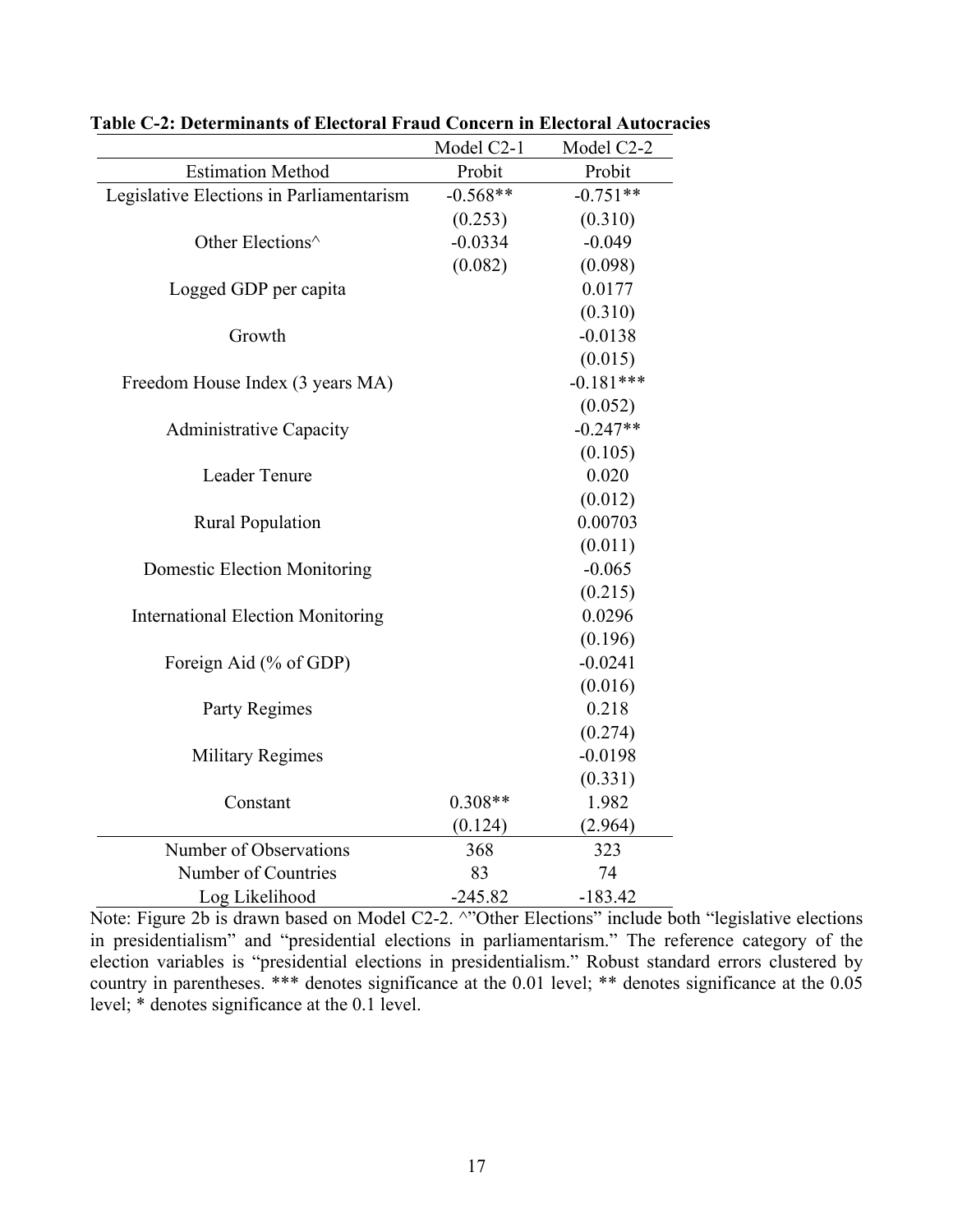# **Appendix D: List of Non-Monarchy Electoral Authoritarian Regimes (1946-2012)**

| Country Name             | <b>Time Period</b>                                                | Country Name | <b>Time Period</b>                                            |
|--------------------------|-------------------------------------------------------------------|--------------|---------------------------------------------------------------|
| Afghanistan              | 2006-2012 (Pres)                                                  | Kenya        | 1964-1968 (Par) 1993-2002 (Pres)                              |
| Albania                  | 1991 (Par)                                                        | Kyrgyzstan   | 1995-2012 (Pres)                                              |
| Algeria                  | 1996-2012 (Pres)                                                  | Laos         | 1960 (Pres)                                                   |
| Angola                   | 1993-2012 (Pres)                                                  | Liberia      | 1954-1958 (Pres), 1985-1989 (Pres), 1996-2002 (Pres)          |
| Argentina                | 1946 (Pres), 1952-1955 (Pres), 1959-1962 (Pres), 1964-1966 (Pres) | Madagascar   | 1962-1965 (Pres)                                              |
| Armenia                  | 1995-2012 (Pres)                                                  | Malaysia     | 1958-1968 (Par), 1971-2012 (Par)                              |
| Azerbaijan               | 1992 (Pres), 1994-2012 (Pres)                                     | Mauritania   | 1991-2004 (Pres), 2006-2007 (Pres), 2011-2012 (Pres)          |
| Bangladesh               | 1972-1974 (Par), 1978-1982 (Pres), 1988-1990 (Pres)               | Mexico       | 1946-2000 (Pres)                                              |
| <b>Belarus</b>           | 1992-2012 (Pres)                                                  | Mongolia     | 1991-1993 (Pres)                                              |
| Benin                    | 1961-1963 (Pres), 1970-1971 (Pres)                                | Mozambique   | 1995-2012 (Pres)                                              |
| Bolivia                  | 1956-1963 (Pres), 1966-68 (Pres)                                  | Namibia      | 1991-1994 (Par), 1995-2012 (Pres)                             |
| Botswana                 | 1967-2012 (Par)                                                   | Nicaragua    | 1950-1971 (Pres), 1974-1978 (Pres)                            |
| Brazil                   | 1965-1979 (Par)                                                   | Niger        | 1997-1998 (Pres)                                              |
| Burkina Faso             | 1998-2012 (Pres)                                                  | Pakistan     | 1985-1987 (Pres)                                              |
| Burundi                  | 1997-1999 (Pres), 2003 (Pres)                                     | Panama       | 1951-1952 (Pres), 1954-1955 (Pres), 1985-1989 (Pres)          |
| Cambodia                 | 1972-1974 (Pres), 1994-2012 (Par)                                 | Paraguay     | 1975-1988 (Pres)                                              |
| Cameroon                 | 1961-1963 (Pres), 1993-2012 (Pres)                                | Peru         | 1993-2000 (Pres)                                              |
|                          | Central African Regublic 1981 (Pres), 2006-2012 (Pres)            | Philippines  | 1981-1986 (Pres)                                              |
| Chad                     | 1962 (Par), 1997-2012 (Pres)                                      | Poland       | 1946-1951 (Par)                                               |
| Colombia                 | 1950-1952 (Pres)                                                  | Portugal     | 1946-1958 (Pres)                                              |
| Comoros                  | 1990 (Pres), 1996-1998 (Pres)                                     | Russia       | 1994-2012 (Pres)                                              |
| Congo Brazzaville        | 1961-1963 (Pres), 2003-2012 (Pres)                                | Rwanda       | 1963-1965 (Pres), 2003-2012 (Pres)                            |
| Congo Kinshasa           | 1961-1964 (Pres), 2006-2012 (Pres)                                | Senegal      | 1979-2000 (Pres)                                              |
| Cuba                     | 1955-1958 (Pres)                                                  | Serbia       | 1992-2000 (Pres)                                              |
| Cyprus                   | 1960-1962 (Pres), 1968-1972 (Pres)                                | Sierra Leone | 1968-1970 (Par)                                               |
| Djibouti                 | 1994-2004 (Pres)                                                  | Singapore    | 1966-2012 (Par)                                               |
| East Germany             | 1950-1953 (Pres)                                                  | South Africa | 1946-1993 (Par)                                               |
| Ecuador                  | 1966-1967 (Pres)                                                  | South Korea  | 1963-1971 (Pres), 1973-1980 (Par), 1982-1987 (Par)            |
| Egypt                    | 1976-2005 (Par), 2006-2010 (Pres)                                 | Sri Lanka    | 1979-1981 (Par), 1983-1989 (Pres)                             |
| El Salvador              | 1950-1960 (Pres), 1962-1978 (Pres), 1990-1994 (Pres)              | Sudan        | 2000-2008 (Pres)                                              |
| <b>Equatorial Guinea</b> | 1968-1969 (Pres), 2003-2010 (Pres)                                | Syria        | 1954 (Pres)                                                   |
| Ethiopia                 | 1996-2012 (Par)                                                   | Taiwan       | 1993-1994 (Par), 1995-2000 (Pres)                             |
| Fiji                     | 1970-1987 (Par), 2001-2005 (Par)                                  | Tajikistan   | 1995-2012 (Pres)                                              |
| Gabon                    | 1994-2012 (Pres)                                                  | Tanzania     | 1965-1976 (Pres), 1995-2012 (Pres)                            |
| Gambia                   | 1966-1982 (Par), 1982-1993 (Pres), 1996-2012 (Pres)               | Thailand     | 1955-1957 (Par), 1968-1972 (Par), 1975 (Par), 1980-1988 (Par) |
| Georgia                  | 1992-2004 (Pres)                                                  | Togo         | 1993 (Par), 1994-2012 (Pres)                                  |
| Ghana                    | 1961-1963 (Pres), 1993-2000 (Pres)                                | Tunisia      | 1993 (Par), 1994-2012 (Pres)                                  |
| Guinea-Bissau            | 1995-1998 (Pres)                                                  | Turkey       | 1958-1959 (Par), 1961 (Par)                                   |
| Guatemala                | 1958-1962 (Pres), 1967-1981 (Pres), 1987-1995 (Pres)              | Turkmenistan | 2006-2012 (Pres)                                              |
| Guinea                   | 1993-2008 (Pres)                                                  | Uganda       | 1967-1968 (Par), 1997-2012 (Pres)                             |
| Guyana                   | 1966-2010 (Par)                                                   | Uruguay      | 1974-1975 (Pres)                                              |
| Haiti                    | 1951-1956 (Pres), 2000-2006 (Pres)                                | Uzbekistan   | 1992-2012 (Pres)                                              |
| Honduras                 | 1965-1971 (Pres), 1973-1974 (Pres)                                | Venezuela    | 1953-1958 (Pres), 2006-2012 (Pres)                            |
| Indonesia                | 1955 (Par), 1957-1959 (Par), 1966-1998 (Par)                      | Yemen        | 2000-2012 (Pres)                                              |
| Iran                     | 2009-2012 (Pres)                                                  | Zambia       | 1968 (Pres), 1997-2010 (Pres)                                 |
| Ivory Coast              | 1990-1992 (Pres), 1994-2012 (Pres)                                | Zimbabwe     | 1981-1990 (Par), 1991-2012 (Pres)                             |
| Kazakhstan               | 1992-2012 (Pres)                                                  |              |                                                               |

Note: "Pres" – Presidential systems, "Par" – Parliament-based systems. Electoral authoritarian regimes are identified based on Svolik's (2012) dataset. The distinction between democracy and autocracy is made by using Geddes et al. (2014). Between 2010 and 2012, we use Roberts' (2015) data.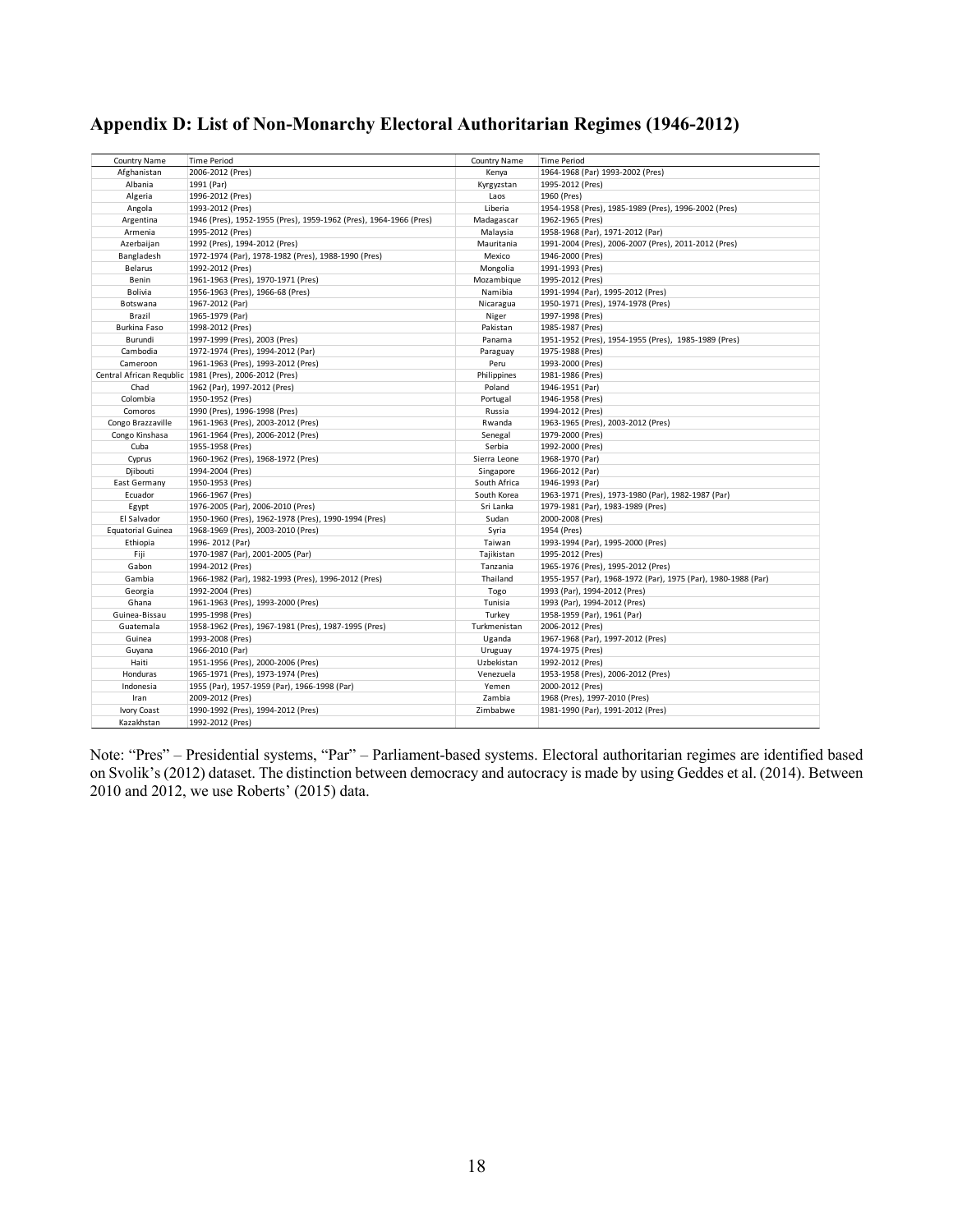#### **Appendix E: Data Sources of the Cross-National Statistical Analysis**

#### **E1: Data Sources for Identifying Executive Selection Systems**

- Banks, Arthur and Thomas Muller eds. *Political Handbook of the World* (1993-2008, various volumes). CSA Publications.
- Thorsten Beck, George Clarke, Alberto Groff, Philip Keefer, and Patrick Walsh. 2001. "New tools in comparative political economy: The Database of Political Institutions." *World Bank Economic Review* 15-1: 165-176.

Inter-Parliamentary Union. http://www.ipu.org/parline-e/parlinesearch.asp

- Nohlen, Dieter, Michael Krennerich, and Bernard Thibaut eds. 1999. *Elections in Africa: A Data Handbook*. Oxford University Press.
- Nohlen, Dieter, Florian Grotz, and Christof Hartmann eds. 2001a. *Elections in Asia and the Pacific: A Data Handbook, Volume I: The Middle East, Central Asia and South Asia*. Oxford University Press.
- Nohlen, Dieter, Florian Grotz, and Christof Hartmann eds. 2001b. *Elections in Asia and the Pacific: A*  Data Handbook, Volume II: South East Asia, East Asia and the South Pacific. Oxford University Press.
- Nohlen, Dieter ed. 2005a. *Elections in the Americas, Volume I: North America, Central America, and the Caribbean*. Oxford University Press.
- Nohlen, Dieter ed. 2005b. *Elections in the Americas, Volume II: South America*. Oxford University Press.

Nohlen, Dieter and Philip Stoever eds. 2010. *Elections in Europe: A Data Handbook*. Nomos.

#### **E2: Data Sources for Other Variables**

- Bolt, Jutta, and Jan Luiten van Zanden. 2013. The First Update of the Maddison Project; Re-Estimating Growth Before 1820. *Maddison Project Working Paper 4.*
- Cheibub, J. A., Gandhi, J., & Vreeland, J. R. 2010. Democracy and dictatorship revisited. *Public Choice, 143*(1-2), 67-101.
- The Correlates of War Project. State System Membership Dataset. http://www.correlatesofwar.org/COW2%20Data/SystemMembership/2011/System2011.html
- Geddes, B., Wright, J., & Frantz, E. 2014. Autocratic regimes and transitions. *Perspectives on Politics, 12*(2), 313-331.
- Gleditsch, Kristian S., and Michael D. Ward. 2001. "Measuring Space: A Minimum Distance Database." *Journal of Peace Research* 38:749-68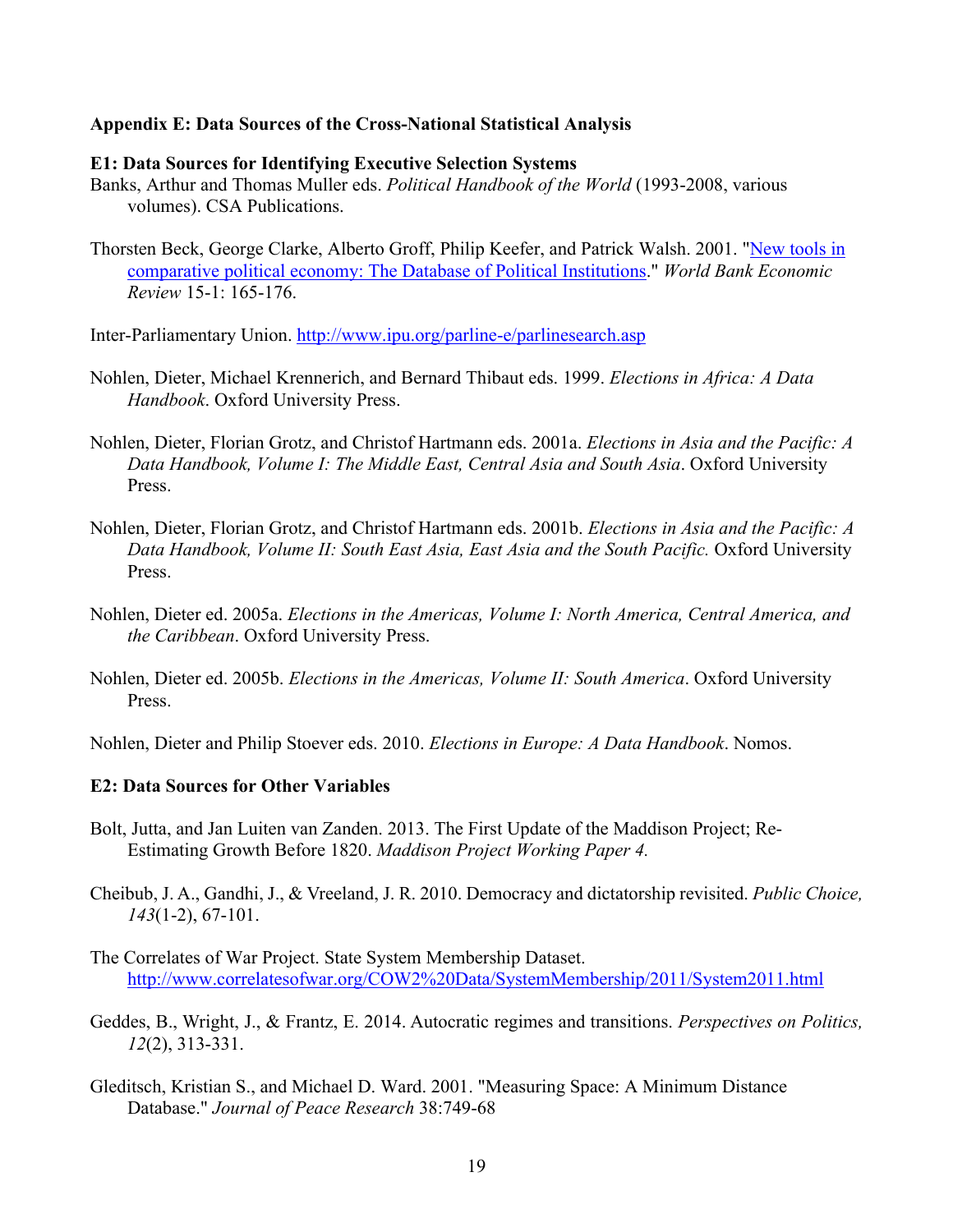- Goemans, Hein, Kristian Skrede Gleditsch, Giacomo Chiozza. 2009. "Introducing Archigos: A Data Set of Political Leaders." *Journal of Peace Research* 46-2: 269-283. Archigos version 2.9. http://www.rochester.edu/college/faculty/hgoemans/data.htm
- Paul R. Hensel. 2014. "ICOW Colonial History Data Set, version 1.0." Available at <http://www.paulhensel.org/icowcol.html>.
- Heston, Alan, Robert Summers and Bettina Aten. 2012. *Penn World Table Version 7.1*, Center for International Comparisons of Production, Income and Prices at the University of Pennsylvania.
- Przeworski, A. (2013). Political institutions and political events dataset. Department of Politics, NewYork University.
- Roeder, Philip. 2001. Ethno-Linguistic Fractionalization Indices for 1961 and 1985. http://pages.ucsd.edu/~proeder/data.htm
- Skaaning, S. E., Gerring J., & Bartusevičius, H. "A Lexical index of electoral democracy." 48 (12), 1- 35.
- World Bank. *World Development Indicators*. http://data.worldbank.org/data-catalog/worlddevelopment-indicators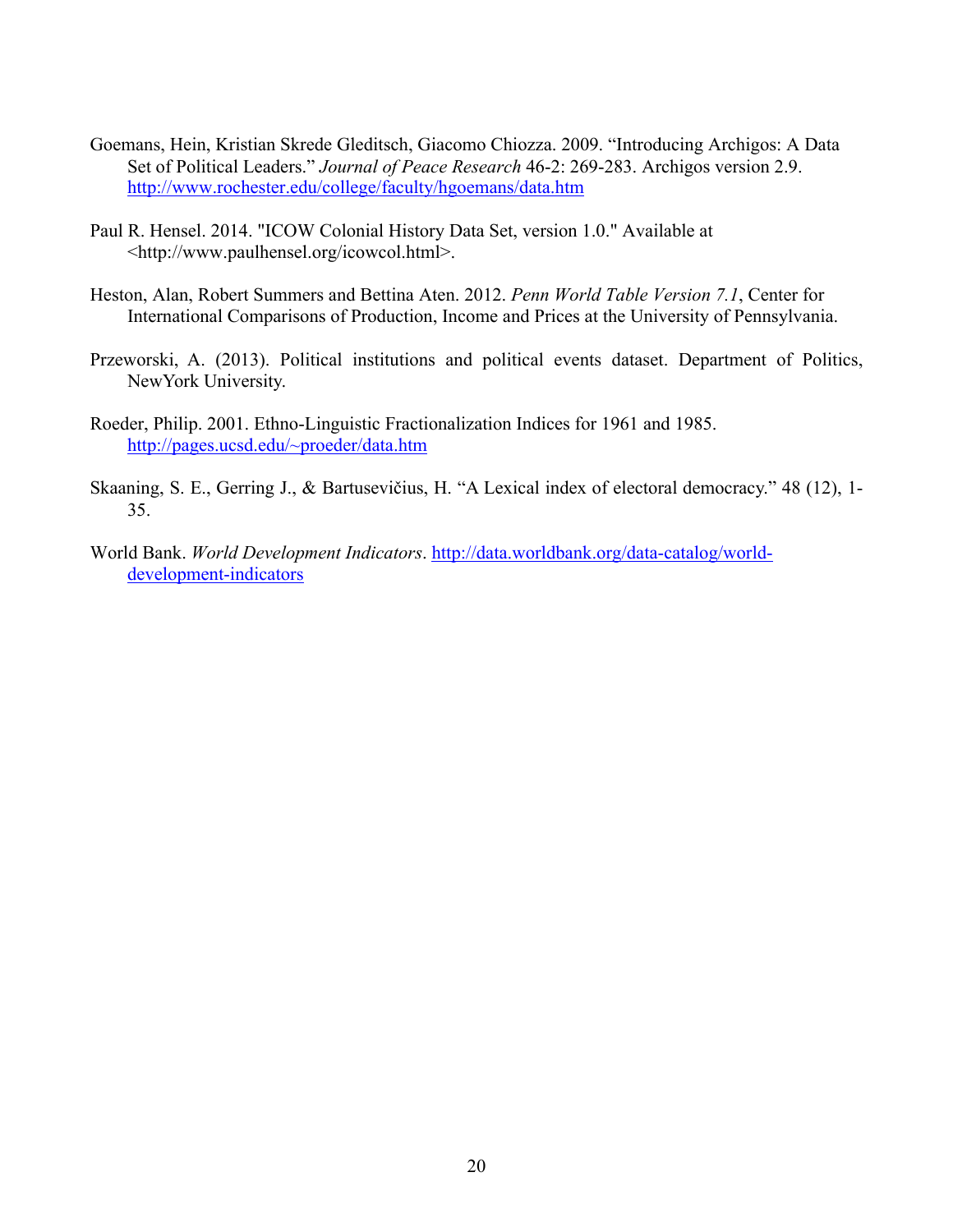|                                       | First Stage (Model 4) | First Stage (Model 5) |
|---------------------------------------|-----------------------|-----------------------|
| Neighbors' colony                     | $2.73***$             | $0.483***$            |
|                                       | (0.78)                | (0.053)               |
| Neighbors' executive selection system |                       |                       |
| (ESS)                                 | 0.264                 | 0.071                 |
|                                       | (0.653)               | (0.113)               |
| Logged GDP per capita                 | $1.038***$            | $0.154***$            |
|                                       | (0.274)               | (0.0342)              |
| Neighboring Democracy                 | $-3.079***$           | $-0.423***$           |
|                                       | (0.731)               | (0.105)               |
| Neighboring Electoral Autocracy       | $-1.014$              | $-0.337***$           |
|                                       | (0.669)               | (0.0633)              |
| <b>Trade Openness</b>                 | 0.0017                | $0.0007***$           |
|                                       | (0.0035)              | (0.0002)              |
| Logged Oil per capita                 | 0.022                 | 0.0045                |
|                                       | (0.073)               | (0.0045)              |
| Leader Tenure                         | $-0.022$              | $-0.004***$           |
|                                       | (0.073)               | (0.0014)              |
| Number of Observations                | 999                   | 999                   |
| Number of Countries                   | 79                    | 79                    |
| Hansen's J Statistic (p-value)        | <b>NA</b>             | 0.7267                |
| F Test of Excluded Instruments        | <b>NA</b>             | 42.18***              |

### **Appendix F: Instrumental Variables Estimations Table F-1: First-Stage Models of the Instrumental Variables Estimations**

Note: Robust standard errors in parentheses. \*\*\* denotes significance at the 0.01 level; \*\* denotes significance at the 0.05 level; \* denotes significance at the 0.1 level.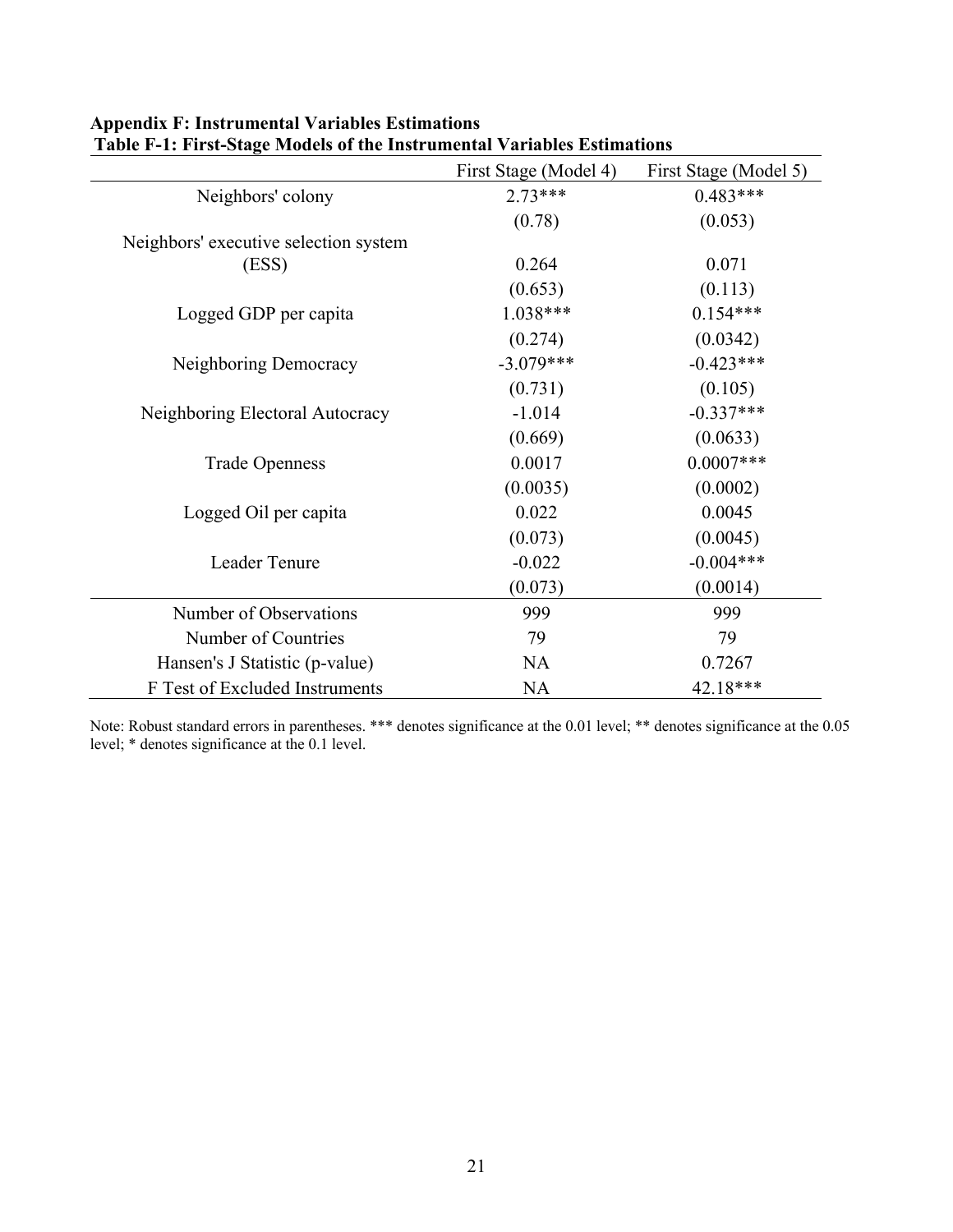|                                   | Model F2-1       | Model F2-2       |
|-----------------------------------|------------------|------------------|
| <b>Estimation Method</b>          | <b>IV</b> Probit | <b>IV</b> Probit |
| <b>Executive Selection System</b> | $-1.944***$      | $-1.869***$      |
|                                   | (0.489)          | (0.397)          |
| Logged GDP per capita             | 0.234            | 0.0224           |
|                                   | (0.213)          | (0.179)          |
| Neighboring Democracy             | $-0.857$         | $-0.823$         |
|                                   | (0.690)          | (0.754)          |
| Neighboring Electoral Autocracy   | $-1.335***$      | $-1.840***$      |
|                                   | (0.419)          | (0.533)          |
| <b>Trade Openness</b>             | $-0.000144$      | $0.00333*$       |
|                                   | (0.00188)        | (0.00185)        |
| Logged Oil per capita             | $-0.0549$        | 0.00965          |
|                                   | (0.0505)         | (0.0529)         |
| Leader Tenure                     | $-0.00283$       | $-0.00907$       |
|                                   | (0.0119)         | (0.0159)         |
| Former British Colony             | 0.207            |                  |
|                                   | (0.353)          |                  |
| Foreign Aid                       |                  | 0.00725          |
|                                   |                  | (0.0143)         |
| Constant                          | $-1.785$         | $-2.307$         |
|                                   | (1.366)          | (1.314)          |
| Number of Observations            | 999              | 852              |
| Number of Countries               | 79               | 72               |
| Log Likelihood                    | $-355.35$        | $-321.44$        |
| Weak Identification (F Test)      | 21.61***         | 33.75***         |
| Hansen's J Statistic (p-value)    | 0.571            | 0.6848           |

**Table F-2: Including Aid and the British Colony as Controls**

Note: Country-clustered robust standard errors in parentheses. \*\*\* denotes significance at the 0.01 level; \*\* denotes significance at the 0.05 level; \* denotes significance at the 0.1 level. All variables included are lagged by one year. ^Including foreign aid with year/half-decade fixed effects does not allow to converge the models. Therefore, we do not include half-decade dummies in the Models. The weak identification test and Hansen's J statistic are computed through IV-GMM regression.